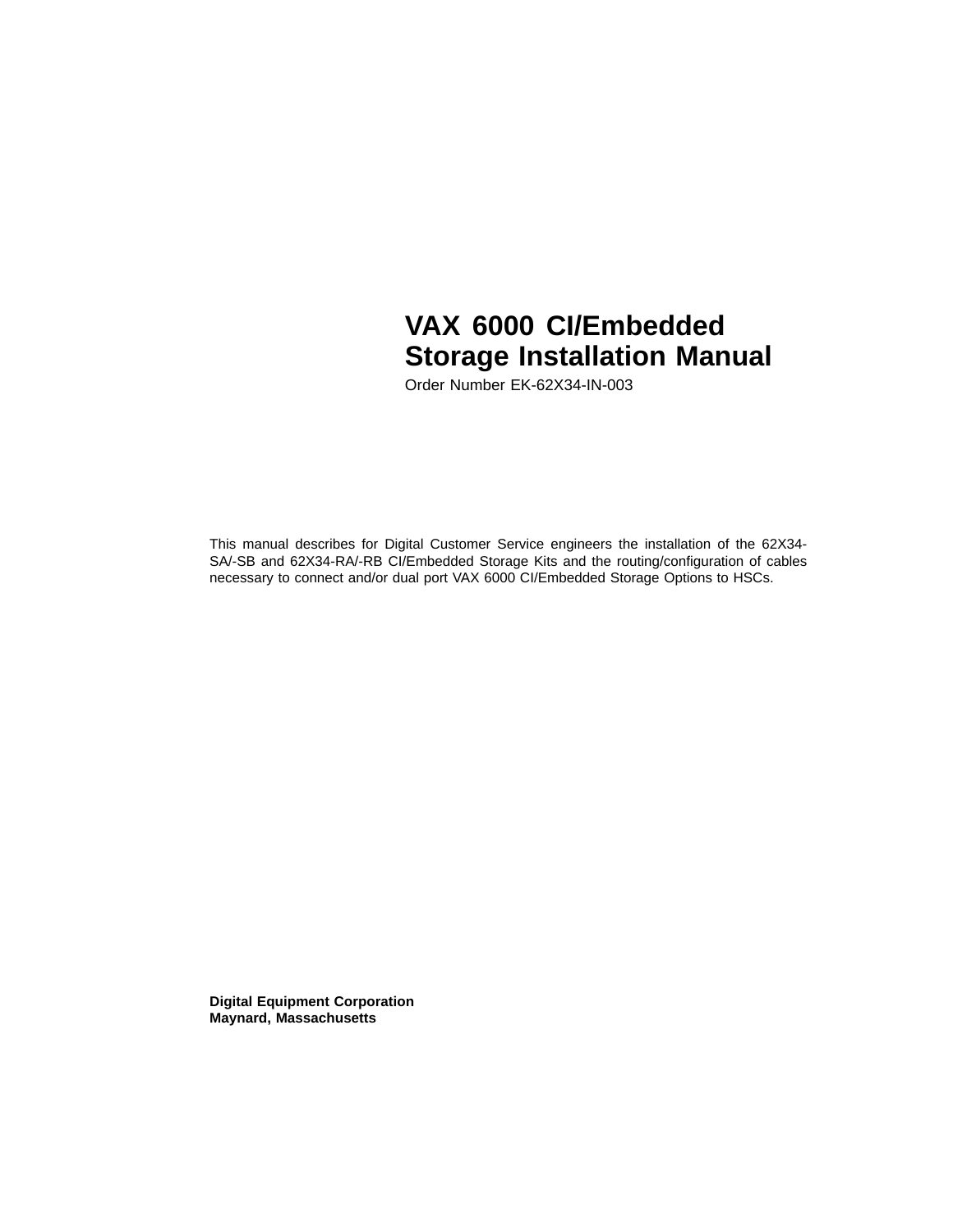The information in this document is subject to change without notice and should not be construed as a commitment by Digital Equipment Corporation. Digital Equipment Corporation assumes no responsibility for any errors that may appear in this document.

Restricted Rights: Use, duplication, or disclosure by the U.S. Government is subject to restrictions as set forth in subparagraph  $(c)(1)(ii)$  of the Rights in Technical Data and Computer Software clause at DFARS 252.227-7013.

FCC Notice: The equipment described in this manual generates, uses, and may emit radio frequency energy. The equipment has been type tested and found to comply with the limits for a Class A computing device pursuant to Subpart J of Part 15 of FCC Rules, which are designed to provide reasonable protection against such radio frequency interference when operated in a commercial environment. Operation of this equipment in a residential area may cause interference, in which case the user at his own expense may be required to take measures to correct the interference.

© Digital Equipment Corporation 1991.

All Rights Reserved. Printed in U.S.A.

The postpaid Reader's Comments forms at the end of this document request your critical evaluation to assist in preparing future documentation.

The following are trademarks of Digital Equipment Corporation:

| DEC          | PDP <sub>11</sub> | VAXft         |
|--------------|-------------------|---------------|
| <b>DECUS</b> | <b>TMSCP</b>      | VAXserver     |
| <b>DSSI</b>  | VAX               | VMS           |
| <b>KFMSA</b> | VAX 4000          | XMI           |
| KFQSA        | <b>VAX 6000</b>   |               |
| MicroVAX     | VAX 9000          |               |
| <b>MSCP</b>  | VAXcluster        | d i g i t a I |

This document was prepared using VAX DOCUMENT, Version 2.1.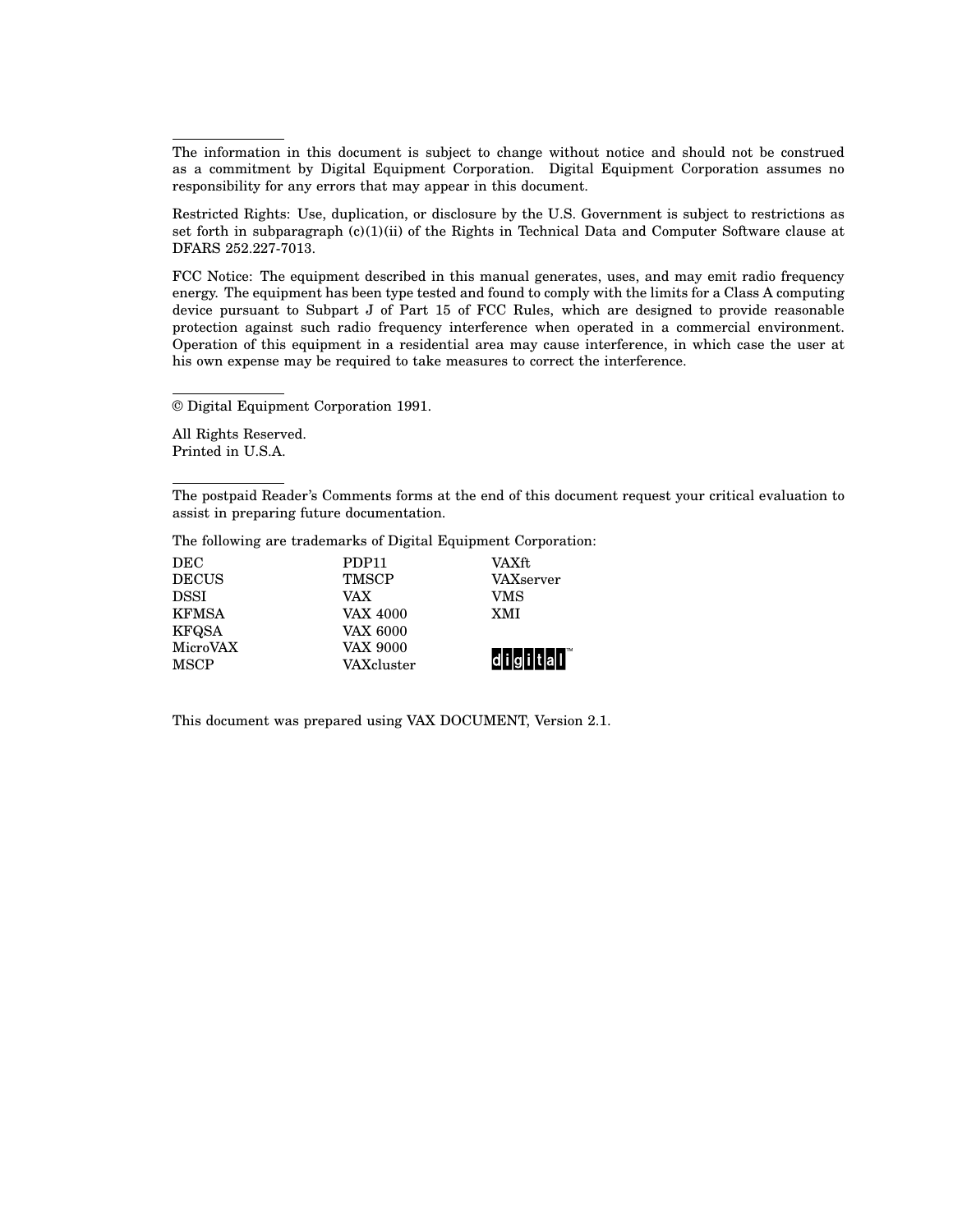## **Contents**

## About this manual v

## Chapter 1 Safety Precautions

## Chapter 2 VAX 6000 CI/Embedded Storage Kits

## Chapter 3 Installing the 62X34-SA/-SB and 62X34-RA/-RB Kit **Hardware**

| 3.1              |       |                                                                                                                     |
|------------------|-------|---------------------------------------------------------------------------------------------------------------------|
| $3.2\phantom{0}$ |       |                                                                                                                     |
| 3.3              |       |                                                                                                                     |
| 3.4              |       | Preparing the VAX 6000 System Cabinet for $62X34$ Kit Installation 3–2                                              |
| 3.5              |       |                                                                                                                     |
|                  | 3.5.1 |                                                                                                                     |
|                  | 3.5.2 |                                                                                                                     |
|                  | 3.5.3 | Installing the Cable Tray $\ldots \ldots \ldots \ldots \ldots \ldots \ldots \ldots \ldots \ldots \ldots \ldots 3-3$ |
| 3.6              |       |                                                                                                                     |
|                  | 3.6.1 | Installing 62X34-SA/SB Kit Cable Routing Hardware 3–5                                                               |
|                  | 3.6.2 | Installing 62X34-RA/RB Kit Cable Routing Hardware3-8                                                                |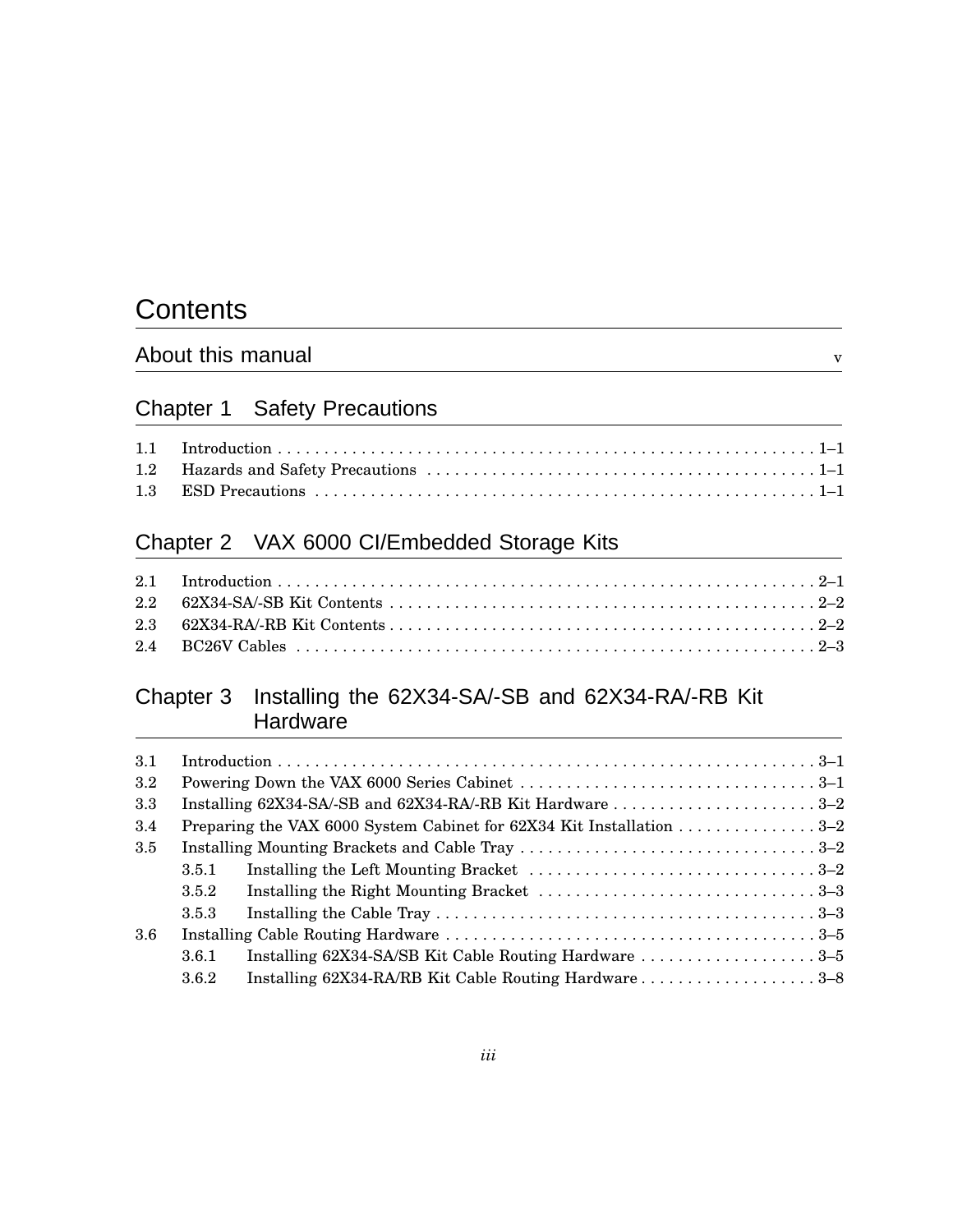## Chapter 4 Cable Routing

| 4.1 |         |                                                                                      |  |
|-----|---------|--------------------------------------------------------------------------------------|--|
| 4.2 |         |                                                                                      |  |
| 4.3 |         |                                                                                      |  |
|     | 4.3.1   |                                                                                      |  |
|     | 4.3.1.1 |                                                                                      |  |
|     | 4.3.1.2 |                                                                                      |  |
|     | 4.3.1.3 |                                                                                      |  |
|     | 4.3.1.4 |                                                                                      |  |
|     | 4.3.1.5 |                                                                                      |  |
|     | 4.3.1.6 |                                                                                      |  |
|     | 4.3.2   | Preparing the VAX 6000 System Cabinet for Powering Up $\dots\dots\dots\dots\dots4-6$ |  |
|     | 4.3.3   |                                                                                      |  |
|     | 4.3.4   | Verification of Drive Operation and HSC Connections  4–6                             |  |

## Chapter 5 VAX 6000 Embedded Storage Documentation

## Index

## Figures

| Bracketry Installation for the CI Embedded Storage kit 3–4                |
|---------------------------------------------------------------------------|
| SA7x Cable Routing Hardware Installation for CI Embedded Storage Kit. 3-7 |
| RA9x Cable Routing Hardware Installation for CI Embedded Storage Kit3-9   |
| SA7x (17-01699-01) or RA9x (17-01482-01) Cable Configurations  4–2        |
|                                                                           |
| Dual SA7xsA Ported to KDB50B Ported to a HSC 4–8                          |
|                                                                           |
|                                                                           |
| Single RA9xA Ported to KDB50B Ported to a HSC  4–11                       |
| Dual RA9xsA Ported to KDB50B Ported to a HSC 4–12                         |
|                                                                           |
|                                                                           |
|                                                                           |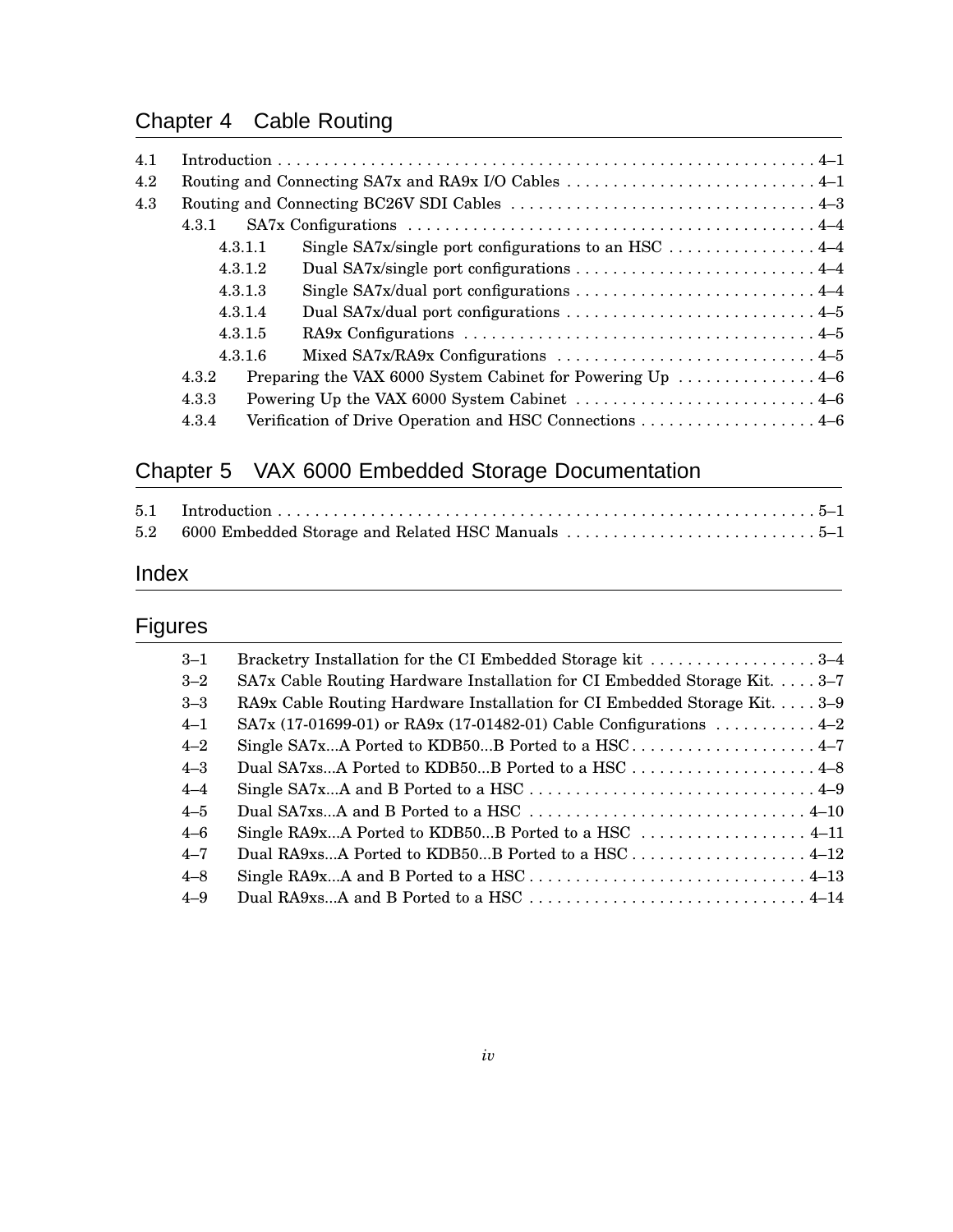## **Tables**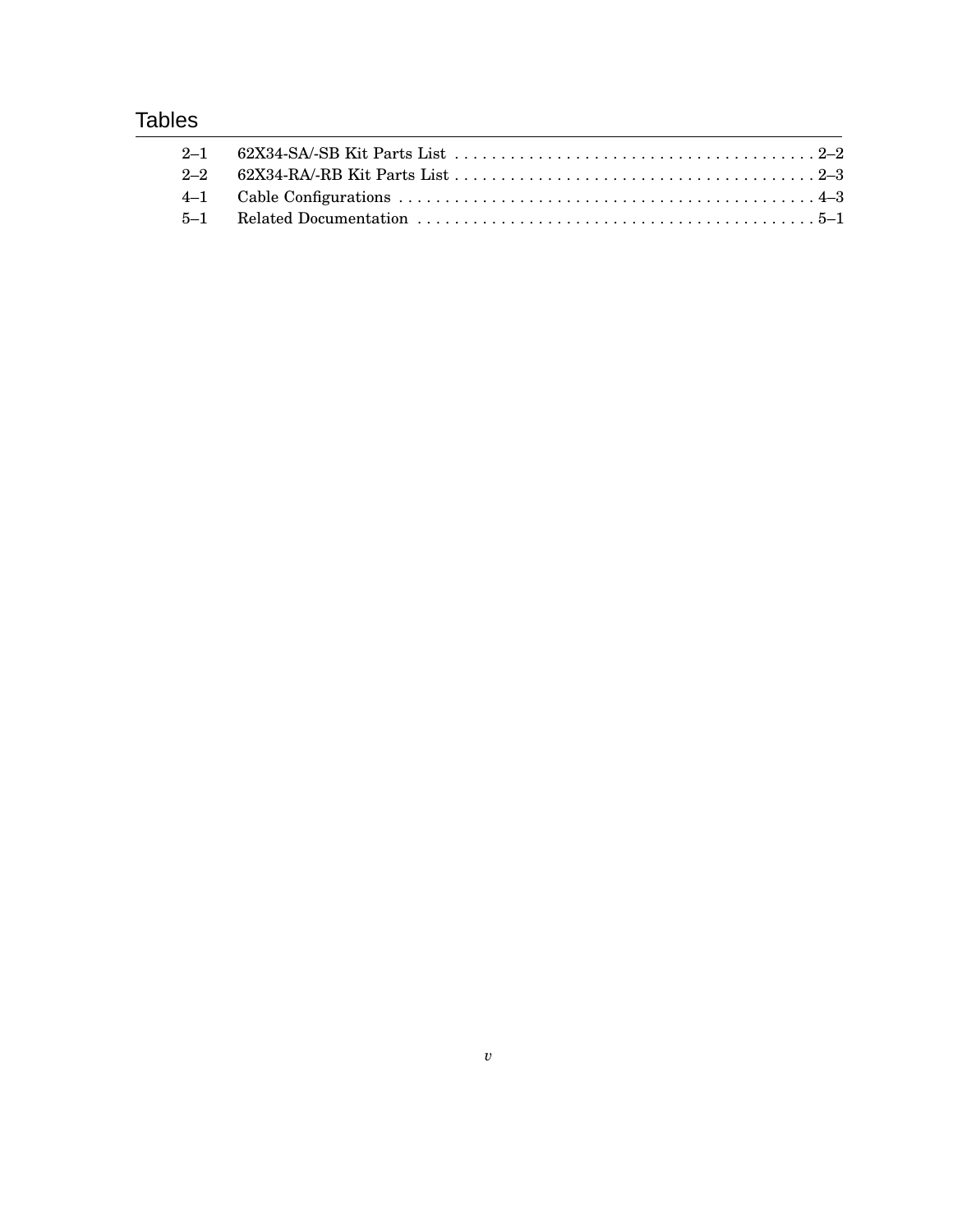## **About this manual**

This manual describes:

- Safety precautions for Digital Customer Service engineers working with the VAX 6000 Series System Cabinet
- How to install 62X34-SA/-SB and 62X34-RA/-RB CI/Embedded Storage Kits into a VAX 6000 Series System Cabinet
- Cable configuration and cable management of cables connecting and dual porting VAX 6000 CI/Embedded Storage options to HSCs

## **Intended Audience**

All Digital Customer Service Engineers installing 62X34 CI/Embedded Storage Kits into a VAX 6000 Series Cabinet should read this manual. Without the information in this manual, proper installation cannot be done.

#### **Document structure**

This document is divided into the following chapters:

| chapter        | describes                                                         |
|----------------|-------------------------------------------------------------------|
| 1              | Safety and ESD precautions for Digital Customer Service Engineers |
| $\overline{2}$ | The contents of the 62X34-SA/-SB and 62X34-RA/-RB Kits            |
| 3              | How to install the 62X34-SA/SB and 62X34-RA/-RB Kit hardware      |
| $\overline{4}$ | Cable routing and configurations                                  |
| 5              | VAX 6000 Embedded Storage Documentation List                      |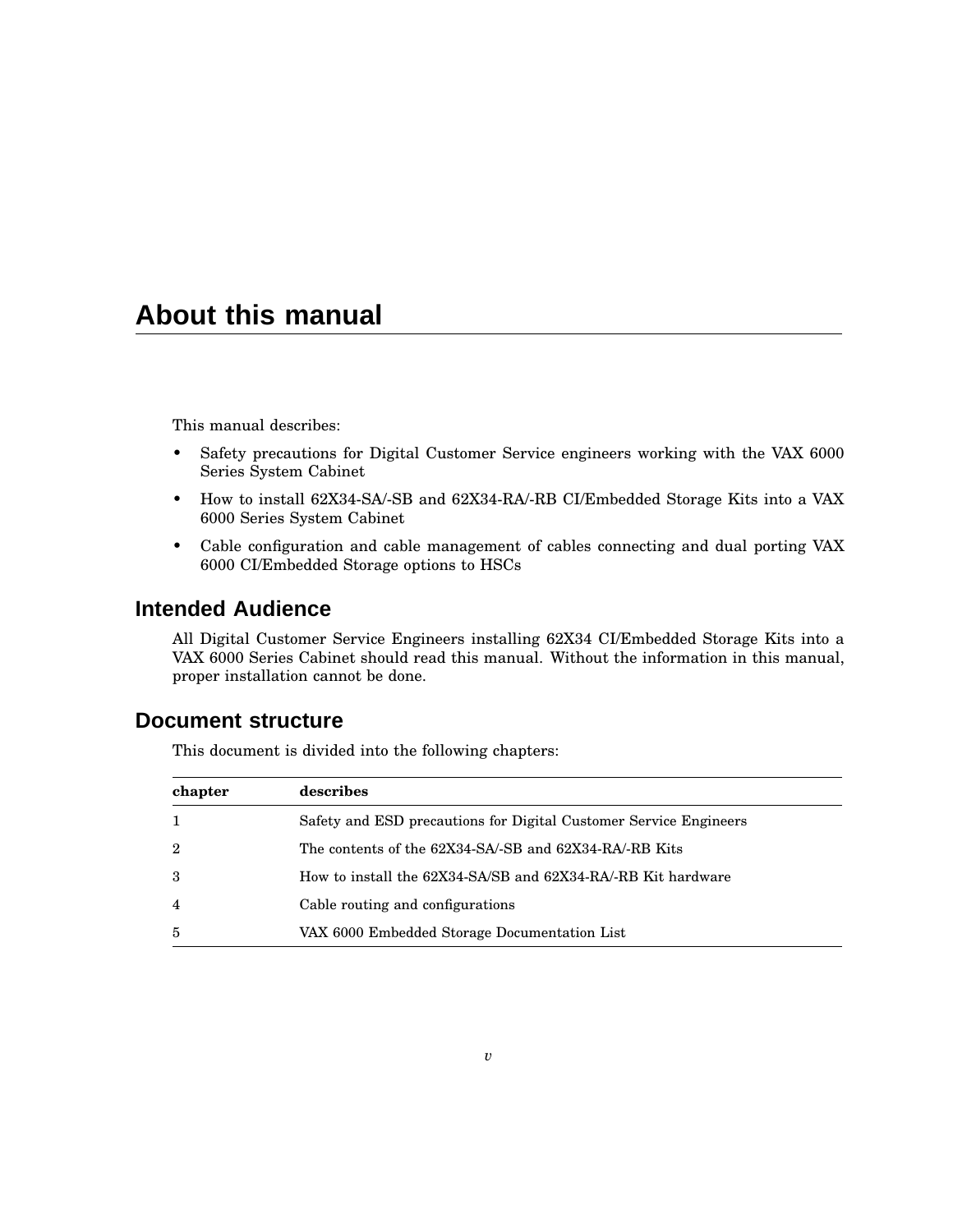### **Scope**

The purpose of this manual is to describe the installation of the 62X34-SA/-SB and 62X34-RA/- RB CI/Embedded Storage Kits and the routing/configuration of cables necessary to connect and/or dual port VAX 6000 CI/Embedded Storage Options to HSCs.

General information about the VAX 6000 Series System and field acceptance procedures are not contained in this manual. Refer to documentation for the 6000 series cabinets for that information.

Information about installing SA7x and RA9x Embedded Storage Options or Embedded Storage Upgrade Kits is also not included in this manual. Refer to manuals EK-SA7CK-IN and EK-RA9CK-IN and document EK-62X34-CL for this information.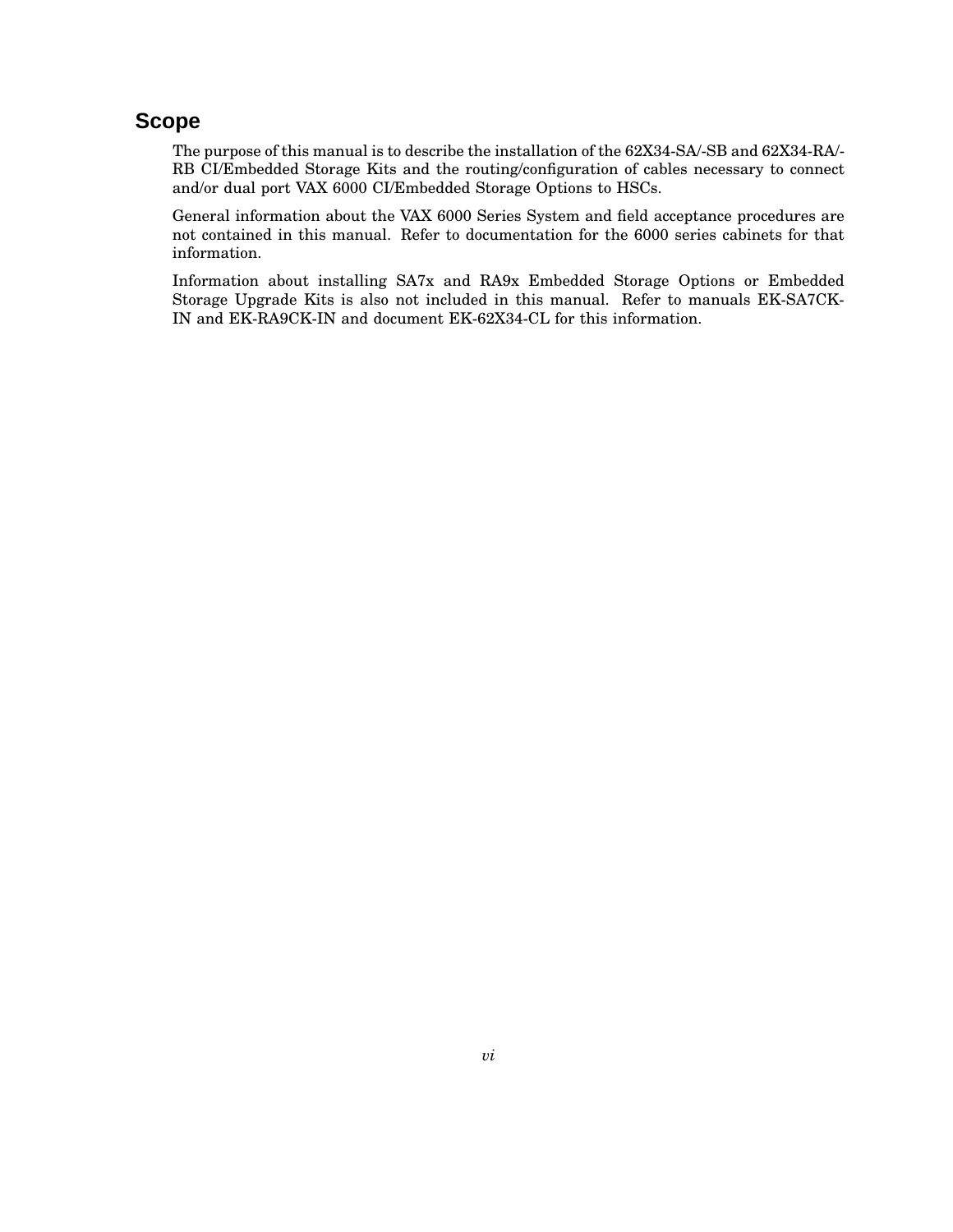# **Chapter 1 Safety Precautions**

## **1.1 Introduction**

This chapter discusses hazards and safety precautions that the Digital Customer Service engineer should be aware of before installing a 62X34-SA/-SB or 62X34-RA/-RB CI/Embedded Storage Kit.

#### **WARNING**

**Installation of and all maintenance related to 62X34-SA/-SB and 62X34-RA/-RB Kits can only be performed by qualified Digital Customer Service engineers. Digital customer access to VAX 6000 Embedded Storage Options is limited to access of RA9x and SA7x operator control panels (OCPs) through the access slot in the system cabinet front door. Digital Customer Access to VAX 6000 Embedded RA9xs, SA7xs, or associated hardware or cables through system cabinet front or rear doors is prohibited.**

## **1.2 Hazards and Safety Precautions**

The front and rear doors of a VAX 6000 series processor cabinets are considered safety barriers. High voltages, as well as the blower assembly, are accessible once the front door is opened and high voltages are accessible once the rear door is opened. Both cabinet doors are locked and cannot be opened without a 5/32 hex key. Only Digital Customer Service engineers can open the front or rear door without violating Digital safety measures.

## **1.3 ESD Precautions**

Only Digital Customer Service engineers with training in electrostatic discharge (ESD) procedures should install any VAX 6000 Embedded Storage options or kits or work with the processor cabinet.

*Safety Precautions 1–1*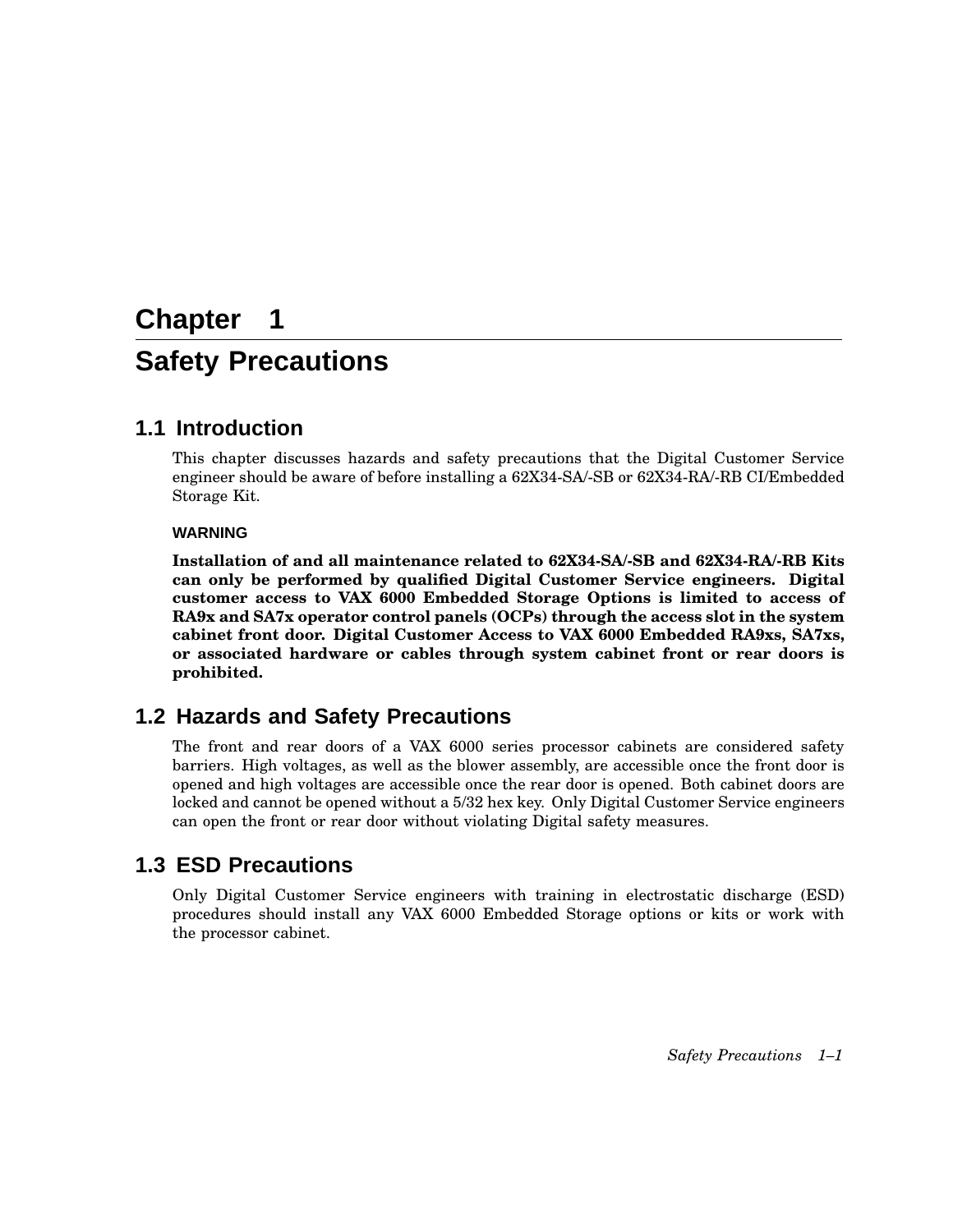Digital Customer Service engineers must wear proper ESD protective ground straps connected to a good ground when accessing, installing, or repairing Embedded Storage options or VAX 6000 series processor cabinets. ESD kits, containing protective ground straps, are behind the front and rear doors of the processor cabinets. Use the ground strap when working with the processor cabinets. When working with a VAX 6000 Embedded Storage Option, use a seperate ground strap connected to the option being worked on.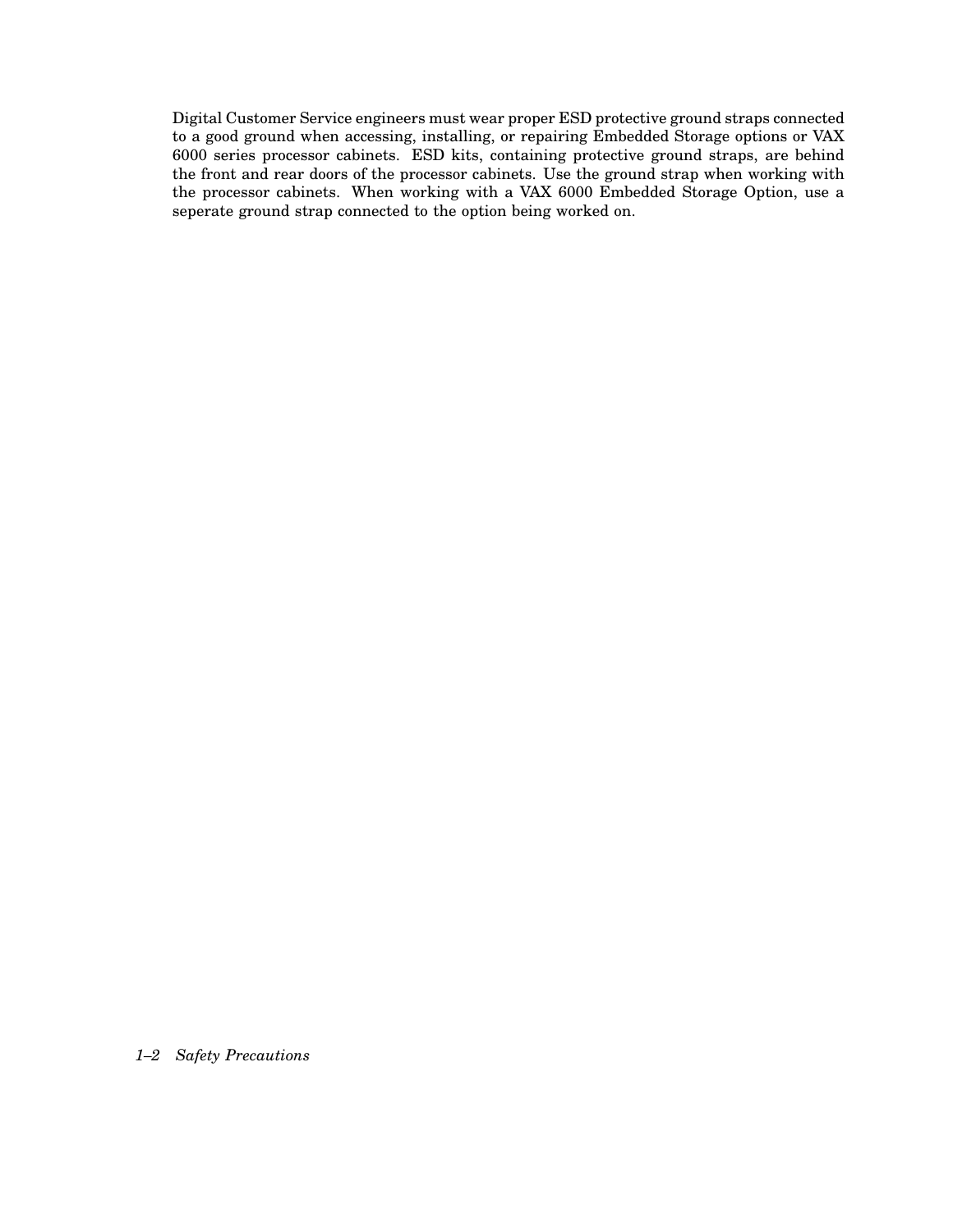# **Chapter 2 VAX 6000 CI/Embedded Storage Kits**

## **2.1 Introduction**

This chapter describes the 62X34-SA/-SB and 62X34-RA/-RB VAX 6000 CI/Embedded Storage Kits parts lists. These kits are required for connecting or Dual Porting VAX 6000 Embedded SA7x and RA9x options to HSCs.

| There are four VAX 6000 CI/Embedded Storage Kits: |  |  |  |  |  |  |  |  |  |
|---------------------------------------------------|--|--|--|--|--|--|--|--|--|
|---------------------------------------------------|--|--|--|--|--|--|--|--|--|

| Kit                                                                                                                                                                                                                                             | <b>Description</b>                                                                                                                                                                                                                                                                                                                                                               |  |  |
|-------------------------------------------------------------------------------------------------------------------------------------------------------------------------------------------------------------------------------------------------|----------------------------------------------------------------------------------------------------------------------------------------------------------------------------------------------------------------------------------------------------------------------------------------------------------------------------------------------------------------------------------|--|--|
| 62X34-SA<br>If the customer wants to connect a first embedded storage option in the VAX 6000<br>cabinet to an HSC and the option is an SA7x, the 62X34-SA kit is required because<br>it contains the required hardware brackets and cable tray. |                                                                                                                                                                                                                                                                                                                                                                                  |  |  |
| 62X34-SB                                                                                                                                                                                                                                        | If the customer already has one embedded storage option (SA7x or RA9x) in the<br>VAX 6000 cabinet connected to an HSC, wants to connect a second option, and the<br>second option is an SA7x, the 62X34-SB kit is required. The 62X34-SB kit does<br>not contain the hardware brackets and cable tray needed only for connecting the<br>first embedded storage option to an HSC. |  |  |
| 62X34-RA                                                                                                                                                                                                                                        | If the customer wants to connect a first embedded storage option in the VAX<br>6000 cabinet to an HSC and the option is an RA9x, the 62X34-RA kit is required<br>because it contains the required hardware brackets and cable tray.                                                                                                                                              |  |  |
| 62X34-RB                                                                                                                                                                                                                                        | If the customer already has one embedded storage option (RA9x or SA7x) in the<br>VAX 6000 cabinet connected to an HSC, wants to connect a second option, and the<br>second option is an RA9x, the 62X34-RB kit is required. The 62X34-RB kit does<br>not contain the hardware brackets and cable tray needed only for connecting the<br>first embedded storage option to an HSC. |  |  |

#### **WARNING**

**Installation of and all maintenance related to 62X34-SA/-SB and 62X34-RA/-RB Kits must be performed by qualified Digital Customer Service Engineers.**

*VAX 6000 CI/Embedded Storage Kits 2–1*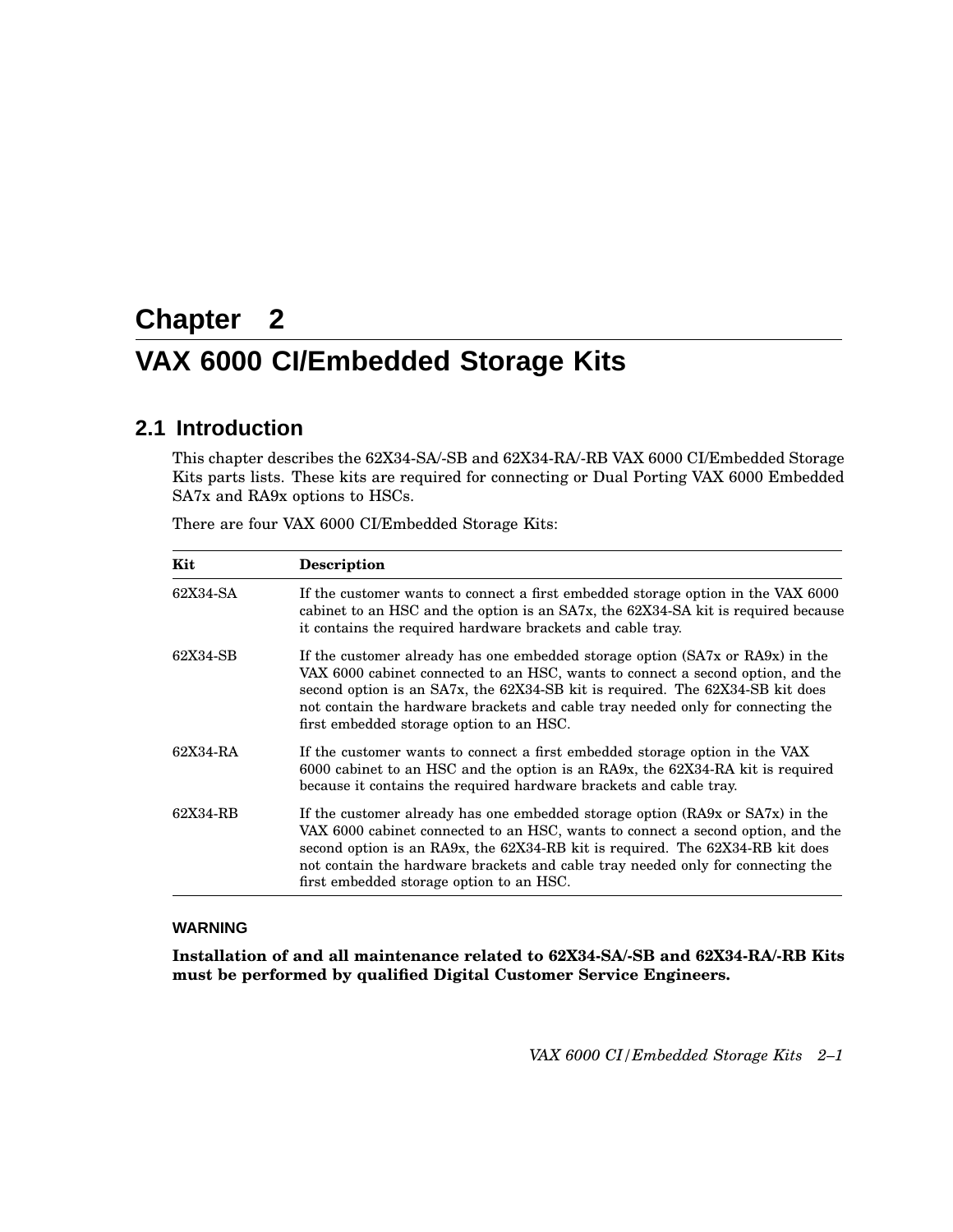Digital customer access to VAX 6000 Embedded Storage Options is limited to access of RA9x and SA7x operator control panels (OCPs) through the access slot in the system cabinet front door. Access to VAX 6000 Embedded RA9xs, SA7xs, or associated hardware or cables through system cabinet front or rear doors is prohibited.

## **2.2 62X34-SA/-SB Kit Contents**

The 62X34-SA/-SB Kit is required for connecting and dual porting VAX 6000 Embedded SA7x-LKs and SA7x-MKs to HSCs. 62X34-SA/-SB contents are listed in Table 1-1. Ensure that all contents of the kit are present before starting installation procedure.

| <b>Part Number</b> | <b>Description</b>                        | -SA Qty        | -SB Qty      |
|--------------------|-------------------------------------------|----------------|--------------|
| 70-28506-01        | New cable tray                            | 1              |              |
| 74-41166-01        | Bracket, left                             | 1              |              |
| 70-27841-01        | Bracket weldment, right                   | 1              |              |
| 17-01699-01        | SA7x I/O cable assembly                   | $\overline{2}$ | $\mathbf{2}$ |
| 90-00001-21        | 10-32 male/female hex standoff, 1"        | 6              | 6            |
| 90-07091-00        | Cable clamp, 1" round                     | 8              | 8            |
| 90-07082-00        | Cable clamp, 5/16" round                  | $\overline{2}$ | $\mathbf{2}$ |
| 90-06662-00        | Flat washer                               | $\bf 5$        | 5            |
| 12-15843-03        | 3/4" X 3" cable clamp, rect.              | 1              | 1            |
| 90-06565-00        | 10-32 nut, hex, external tooth            | 3              | 3            |
| 90-07651-00        | External tooth star washer                | 10             | 10           |
| 90-00063-41        | $10-32 \times 5/8$ " posidrive scr.       | 7              | 7            |
| 90-07880-00        | Tie, cable, bundle                        | 10             | 10           |
| 90-09984-00        | 6-32 cone head screw                      | 32             | 32           |
| EK-62X34-IN        | VAX 6000 CI/Embedded Storage Inst. Manual | 1              | 1            |

**Table 2–1: 62X34-SA/-SB Kit Parts List**

## **2.3 62X34-RA/-RB Kit Contents**

The 62X34-RA/-RB Kit is required for connecting and dual porting VAX 6000 Embedded RA9x-PAs to HSCs. 62X34-RA/-RB contents are listed in Table 1-2. Ensure that all contents of the kit are present before starting installation procedure.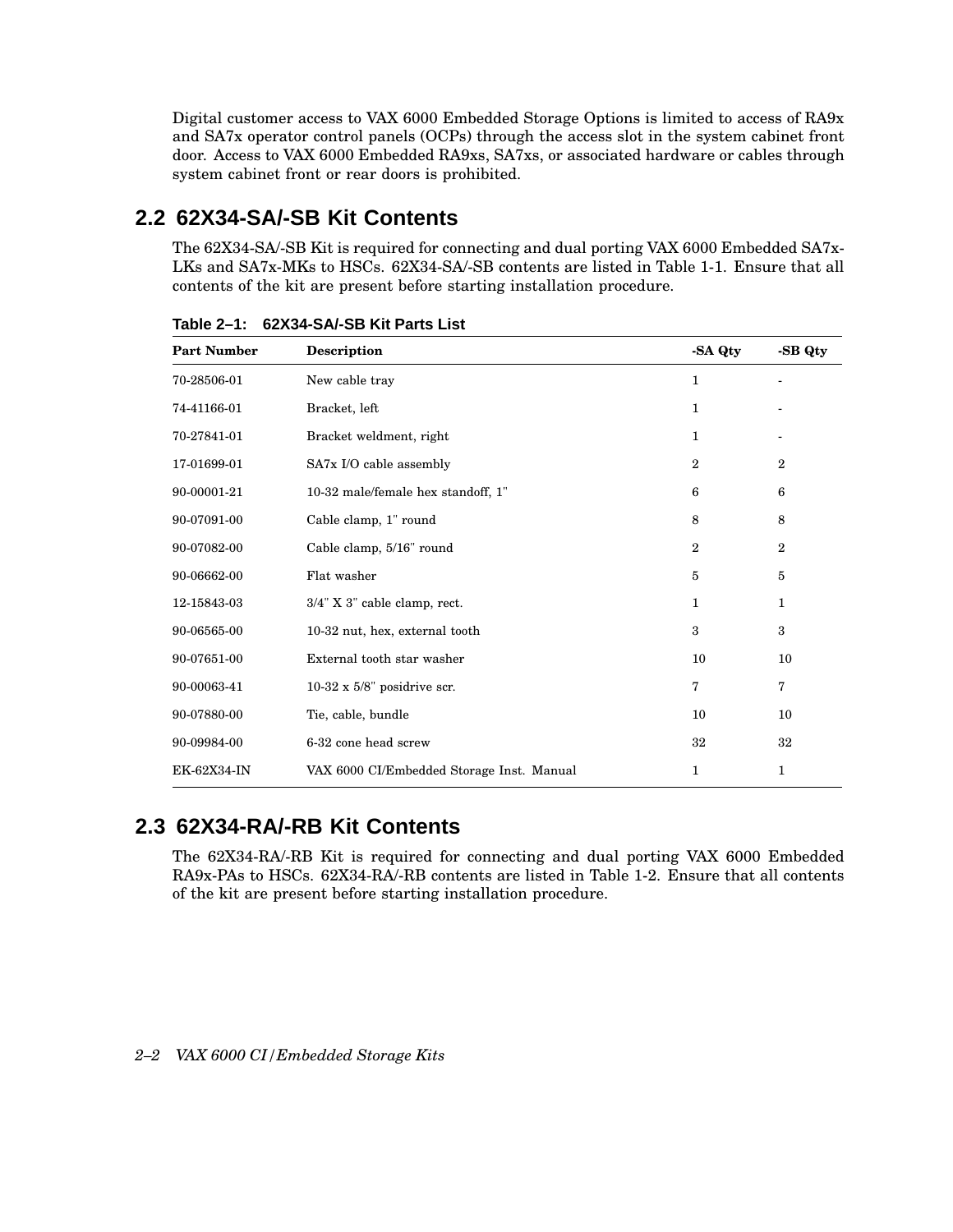| <b>Part Number</b> | Description                               | -RA Qty      | -RB Qty        |
|--------------------|-------------------------------------------|--------------|----------------|
| 70-28506-01        | New cable tray                            | 1            |                |
| 74-41166-01        | Bracket, left                             | 1            |                |
| 70-27841-01        | Bracket weldment, right                   | 1            |                |
| 17-01482-01        | RA9x I/O cable assembly                   | $\mathbf{2}$ | $\overline{2}$ |
| 90-00001-21        | 10-32 male/female hex standoff, 1"        | 6            | 6              |
| 90-07091-00        | Cable clamp, 1" round                     | 8            | 8              |
| 90-07082-00        | Cable clamp, 5/16" round                  | $\mathbf{2}$ | $\overline{2}$ |
| 90-06662-00        | Flat washer                               | 5            | 5              |
| 12-15843-03        | 3/4" X 3" cable clamp, rect.              | 1            | 1              |
| 90-06565-00        | 10-32 nut, hex, external tooth            | 3            | 3              |
| 90-07651-00        | External tooth star washer                | 10           | 10             |
| 90-00063-41        | $10-32 \times 5/8$ " posidrive scr.       | 7            | 7              |
| 90-07880-00        | Tie, cable, bundle                        | 10           | 10             |
| 90-09984-00        | 6-32 cone head screw                      | 32           | 32             |
| EK-62X34-IN        | VAX 6000 CI/Embedded Storage Inst. Manual | 1            | 1              |

**Table 2–2: 62X34-RA/-RB Kit Parts List**

### **2.4 BC26V Cables**

The installation of BC26V SDI Cables is also described in this manual but the BC26V SDI Cables are not provided as part of either kit and must be ordered seperately by the customer. BC26V SDI cables must be no less than 12ft. (3.7m) long.

#### **WARNING**

**BC26V Cable installation must be performed by qualified Digital Customer Service engineers.**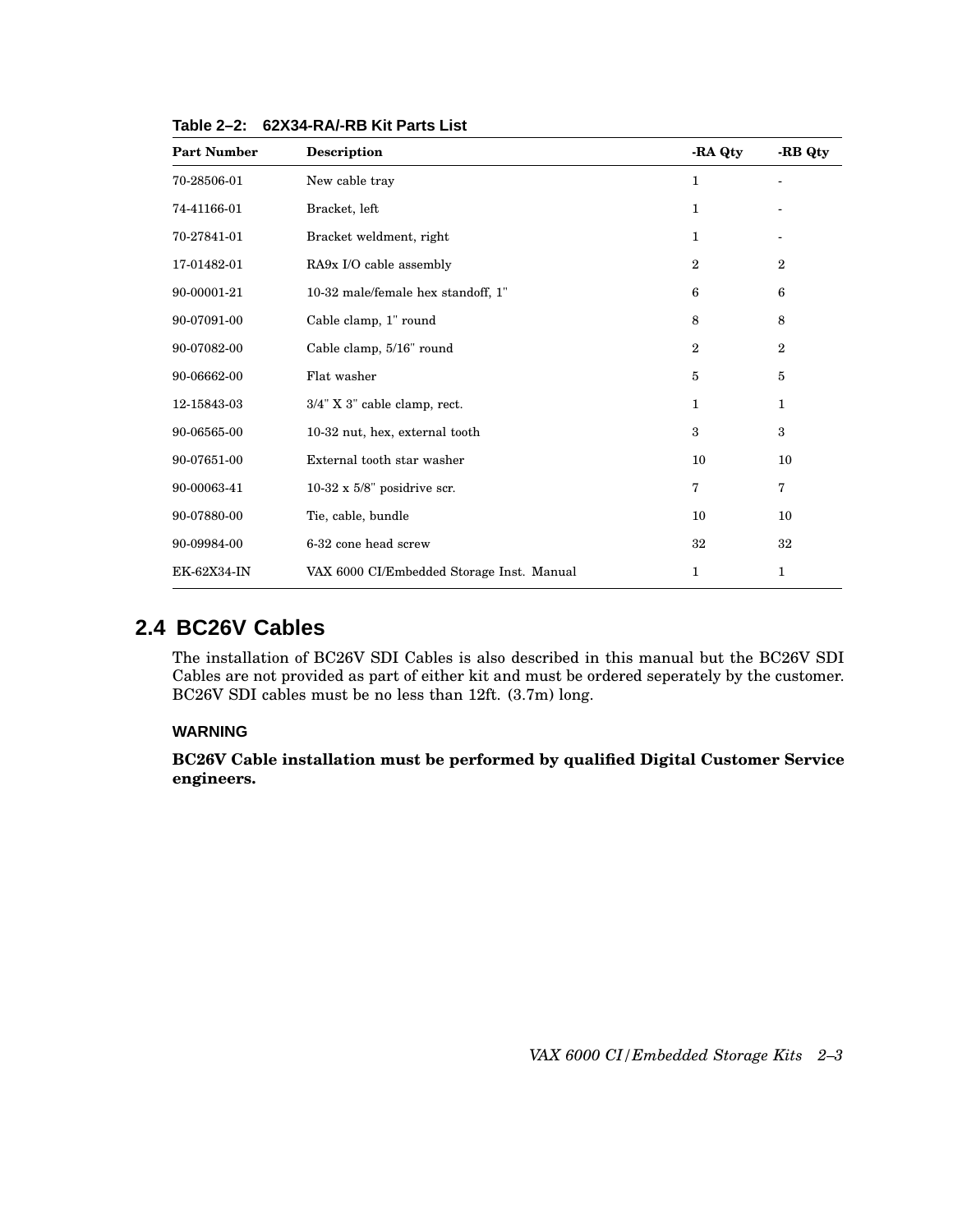## **Chapter 3**

## **Installing the 62X34-SA/-SB and 62X34-RA/-RB Kit Hardware**

## **3.1 Introduction**

This chapter describes how to perform the following:

- Power down the VAX 6000 series processor cabinet
- Install the 62X34-SA/-SB (or 62X34-RA/-RB) Kit hardware including the cable tray/bulkhead left bracket, right bracket, and loose piece hardware required for effective cable management.

#### **WARNING**

**These procedures must be performed by qualified Digital Customer Service engineers only. Digital customers must not open the VAX 6000 series cabinet front or rear doors or access the enclosures, power supplies, controllers, or fans. All maintenance and repair actions must be performed by a qualified Digital Customer Service engineer.**

### **3.2 Powering Down the VAX 6000 Series Cabinet**

The VAX 6000 series processor cabinets use H405 power controllers. To remove power from the cabinet, use the following procedure:

- 1. Locate the cabinet control panel in the upper-left corner of the front door.
- 2. With the console key, turn the Standy/Enable/Secure control switch to 0.
- 3. Turn the Update/Halt/Auto Start control switch to Halt.

**It is important to understand that at this point in time power has NOT been removed from the VAX 6000 cabinet - the H405 power controller must be turned off as described in steps 4 through 7 before power is removed from the VAX 6000 cabinet.**

4. Go to the rear of the cabinet.

*Installing the 62X34-SA/-SB and 62X34-RA/-RB Kit Hardware 3–1*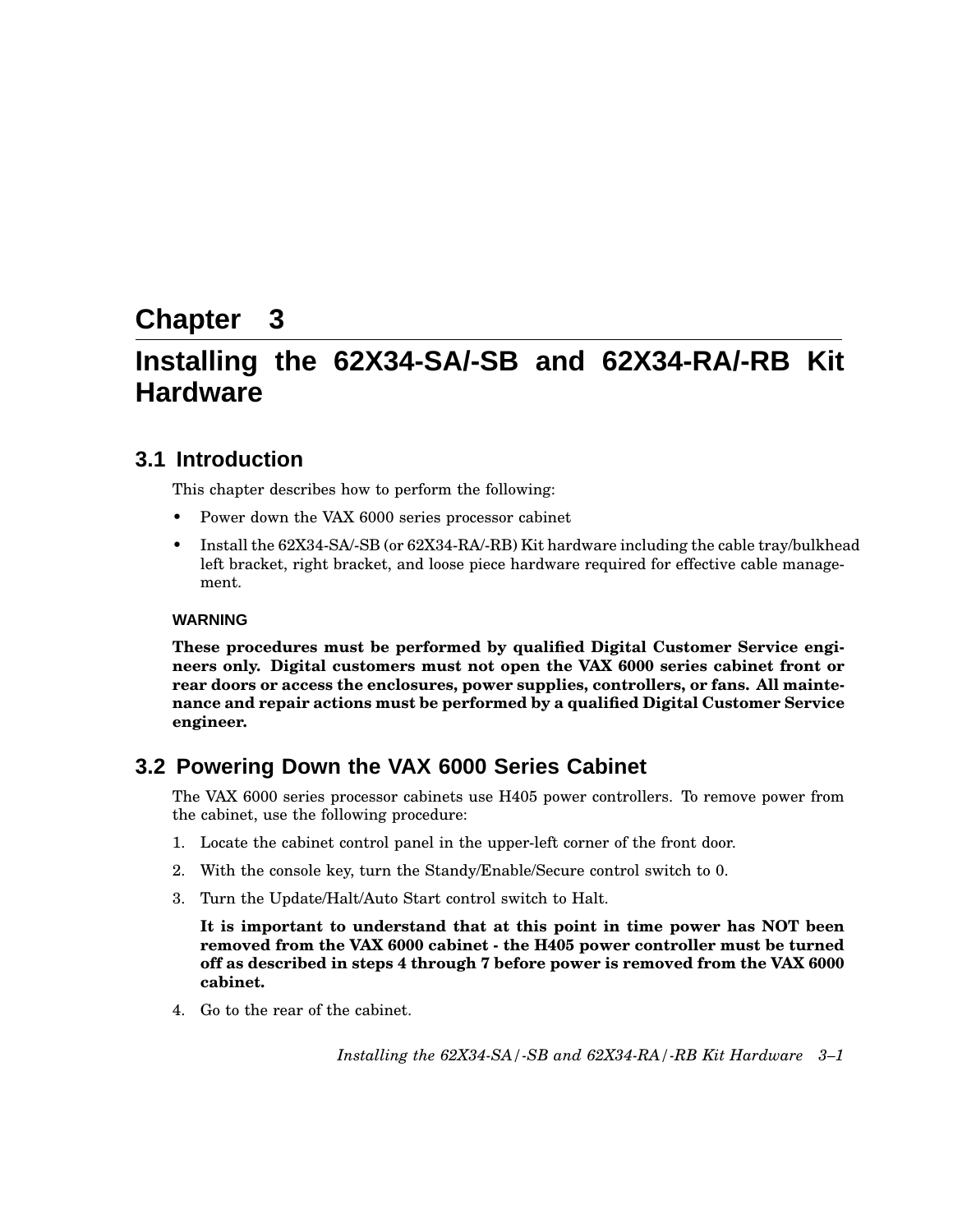- 5. Locate the H405 power controller in the lower right hand rear corner of the VAX 6000 cabinet.
- 6. Remove power from the cabinet by pulling the power controller main circuit breaker Thandle located on the H405 power controller.
- 7. Unplug the cabinet power cord from the ac receptacle.

## **3.3 Installing 62X34-SA/-SB and 62X34-RA/-RB Kit Hardware**

62X34-SA/-SB and 62X34-RA/-RB VAX 6000 CI/Embedded Storage Kits contain different I/O cables.

- The 62X34-SA/-SB Kits each include two 17-01699-01 SA7x I/O cables required for connecting and/or dual porting VAX 6000 Embedded SA7xs to HSC(s).
- The 62X34-RA/-RB Kits each include two 17-01482-01 RA9x I/O cables required for connecting and/or dual porting VAX 6000 Embedded RA9xs to HSC(s).

Installing the hardware common to both kits is described in this chapter.

## **3.4 Preparing the VAX 6000 System Cabinet for 62X34 Kit Installation**

To prepare the VAX 6000 series System Cabinet for 62X34 Kit installation:

- 1. Unlock the rear cabinet door with a 5/32 hex door key.
- 2. Remove the rear door to cabinet frame ground strap.
- 3. Pull up and lock top door key pin in the upper position.
- 4. Swing door away from the cabinet and lift it out of the bottom hinge.
- 5. Remove the door and set aside.

#### **3.5 Installing Mounting Brackets and Cable Tray**

The 62X34-SA and 62X34-RA Kits contains a left mounting bracket (74-41166-01), right mounting bracket (70-27841-01), and cable tray (70-28506-01) that must be mounted in the rear of the VAX 6000 cabinet. The embedded storage IO cables and BC26V cables are connected at the cable tray.

#### **3.5.1 Installing the Left Mounting Bracket**

To install the left mounting bracket, use the following procedure and refer to Figure 3.1.

- 1. Remove the two lower 1/2 inch screws (90-00063-39) securing the I/O blower panel at the left rear of the VAX 6000 cabinet.
- 2. Carefully set the two 1/2 inch screws aside. They must be used for installing the cable tray (3.5.3).
- 3. Secure the left mounting bracket (74-41166-01) to the VAX 6000 cabinet using two 10/32 x 5/8 screws (90-00063-41).
- *3–2 Installing the 62X34-SA/-SB and 62X34-RA/-RB Kit Hardware*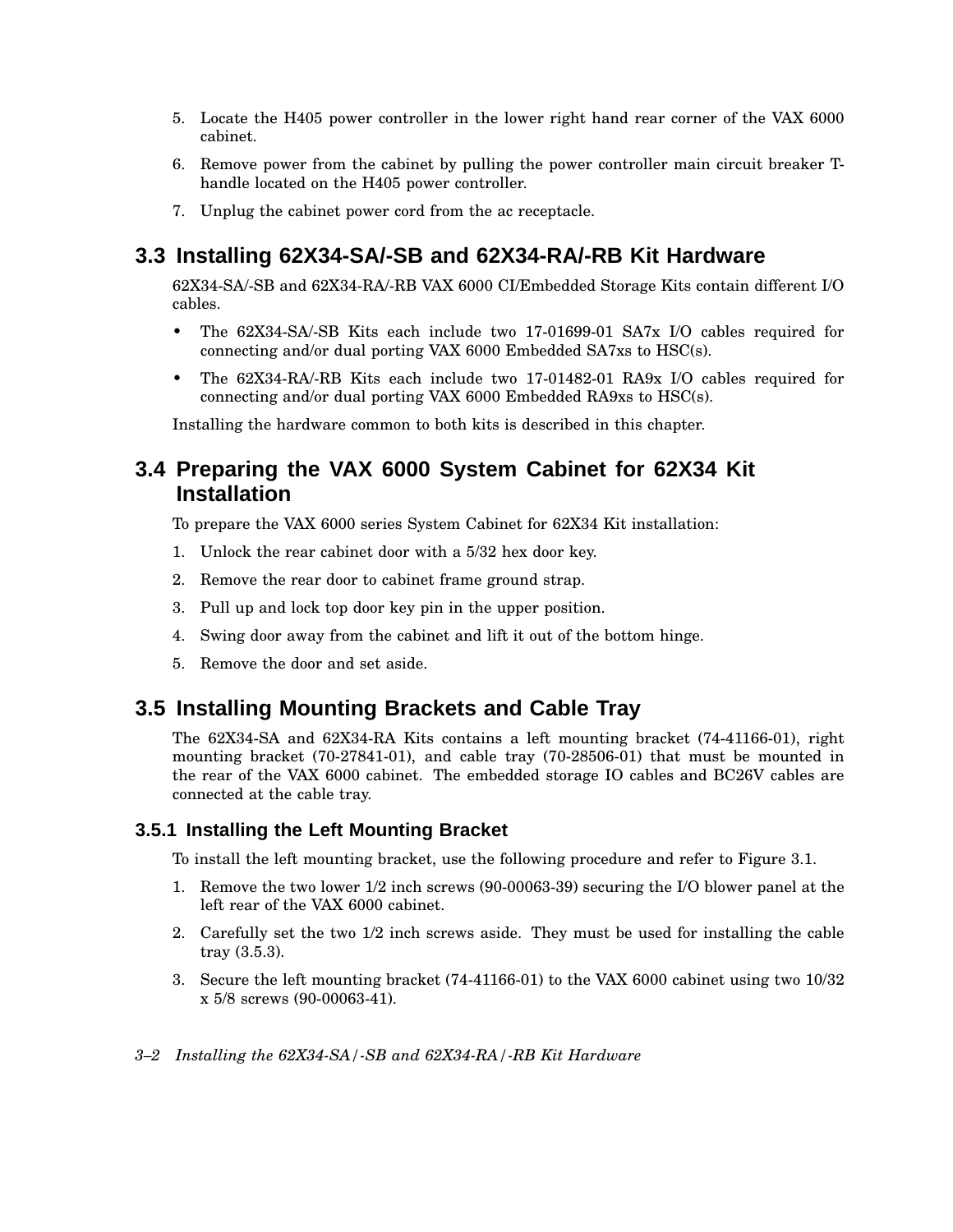4. Torque screws to 30 in/lbs.

#### **3.5.2 Installing the Right Mounting Bracket**

To install the right mounting bracket, use the following procedure and refer to Figure 3.1.

- 1. Remove the four screws (90-00063-39) securing the cable guide on the right rear of the VAX 6000 cabinet.
- 2. Using the same four screws, secure the new right mounting bracket (70-27841-01) to the same location the cable guide was removed from.
- 3. Torque screws to 30 in/lbs.

#### **3.5.3 Installing the Cable Tray**

To install the cable tray, use the following procedure and refer to Figure 3.1.

- 1. Align the cable tray (70-28506-01) into the tabs on the previously installed left and right mounting brackets.
- 2. Secure the cable tray to the left and right mounting brackets using the two 1/2 inch screws that were set aside when the left mounting bracket was installed (reference procedure 3.5.1, step 1).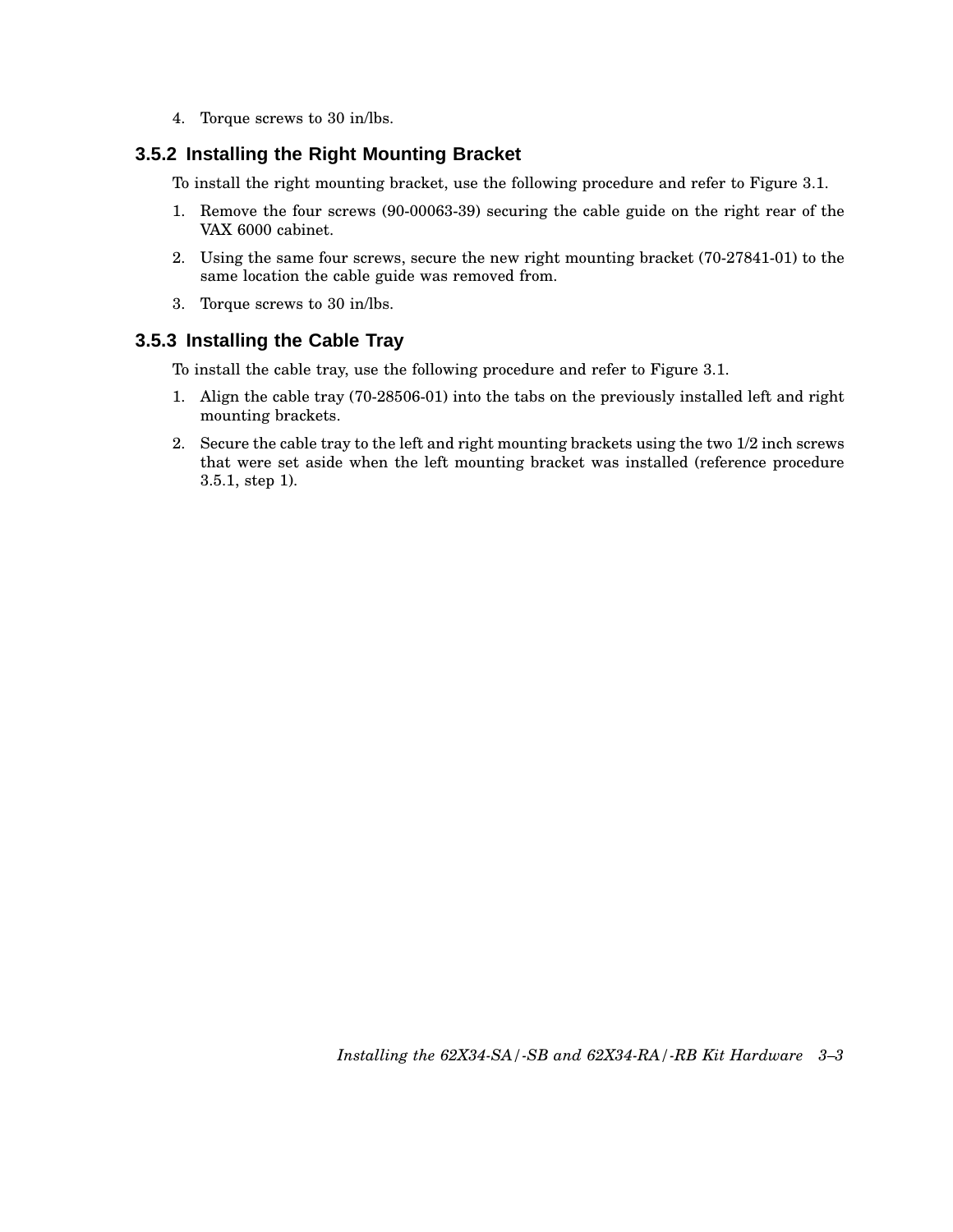



*3–4 Installing the 62X34-SA/-SB and 62X34-RA/-RB Kit Hardware*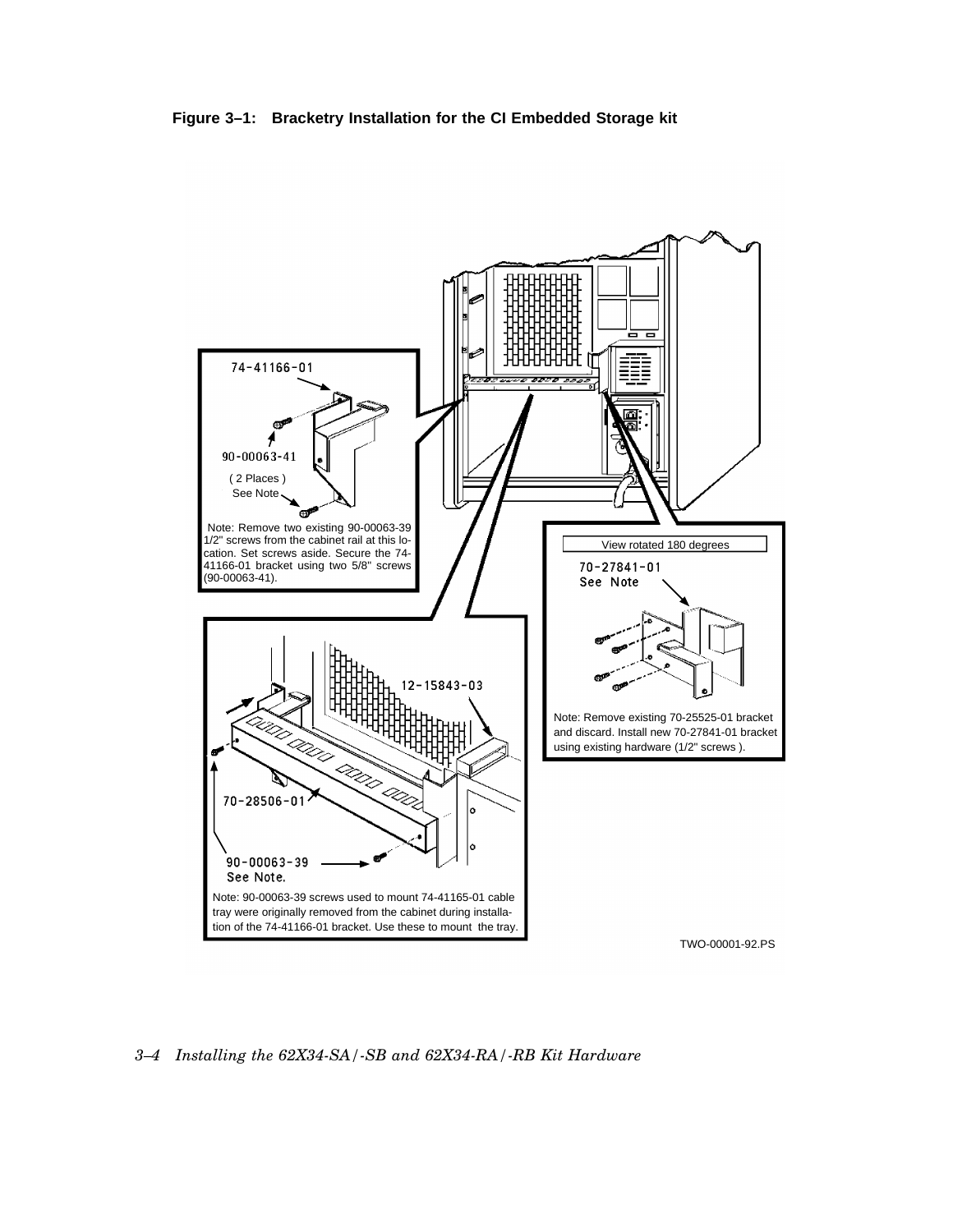## **3.6 Installing Cable Routing Hardware**

#### **Note:**

**A number of cable clamps, standoffs, and associated loose screws and washers needed for routing BC26V cables to the cable tray must be installed in the rear of the VAX 6000 cabinet. If this hardware is not properly installed, effective cable connection and management will be next to impossible.**

Procedures for installing hardware for embedded SA7xs is contained in 3.6.1 and procedures for installing hardware for embedded RA9xs is contained in 3.6.2.

**Note: More loose piece mounting hardware is required for SA7x (62X34-SA/SB kits) cable management because up to a maximum of 16 BC26V cables can be connected in a configuration that includes 2 embedded SA7xs with all 16 ports connected to HSCs; a maximum of only 4 BC26V HSC connections is possible with 2 embedded RA9xs (62X34-RA/RB kits).**

**The same amount of cable routing hardware is included in all four 62X34 CI embedded storage kits, actual hardware used depends on what configuration is installed.**

#### **3.6.1 Installing 62X34-SA/SB Kit Cable Routing Hardware**

To install the 62X34-SA/SB kit cable routing hardware required for embedded SA7xs, use the following procedure and refer to Figure 3.2.

1. Mount one 1 inch male/female hex standoff (90-00001-21) and one external star washer (90-07651-00) each to holes #5 and #14 on the left/rear/vertical cabinet rail as shown in Figure 3.2.

**Note:**

**With an SA7x installed in the left/rear side of the VAX 6000 cabinet, Holes #5 and #14 are the only available access holes to the threaded barnuts on the SA7x mounting rail assembly.**

**If an SA7x is not installed in the left/rear side of the VAX 6000 cabinet, two (2) 10-32 hex nuts (90-06565-00) must be used to secure the two (2) standoffs to the left/rear vertical cabinet rail.**

- 2. Assemble and secure the following parts in order (as shown in the Figure 3.2 upper right call-out) to the standoffs mounted in holes #5 and #14 on the left/rear/vertical cabinet rail.
	- external star washer (90-07651-00)
	- 1 inch cable clamp (90-07091-00)
	- male/female hex standoff (90-00001-21)
	- external star washer (90-07651-00)
	- two 1 inch cable clamps (90-07091-00) mounted back to back
	- flat washer (90-06662-00)

*Installing the 62X34-SA/-SB and 62X34-RA/-RB Kit Hardware 3–5*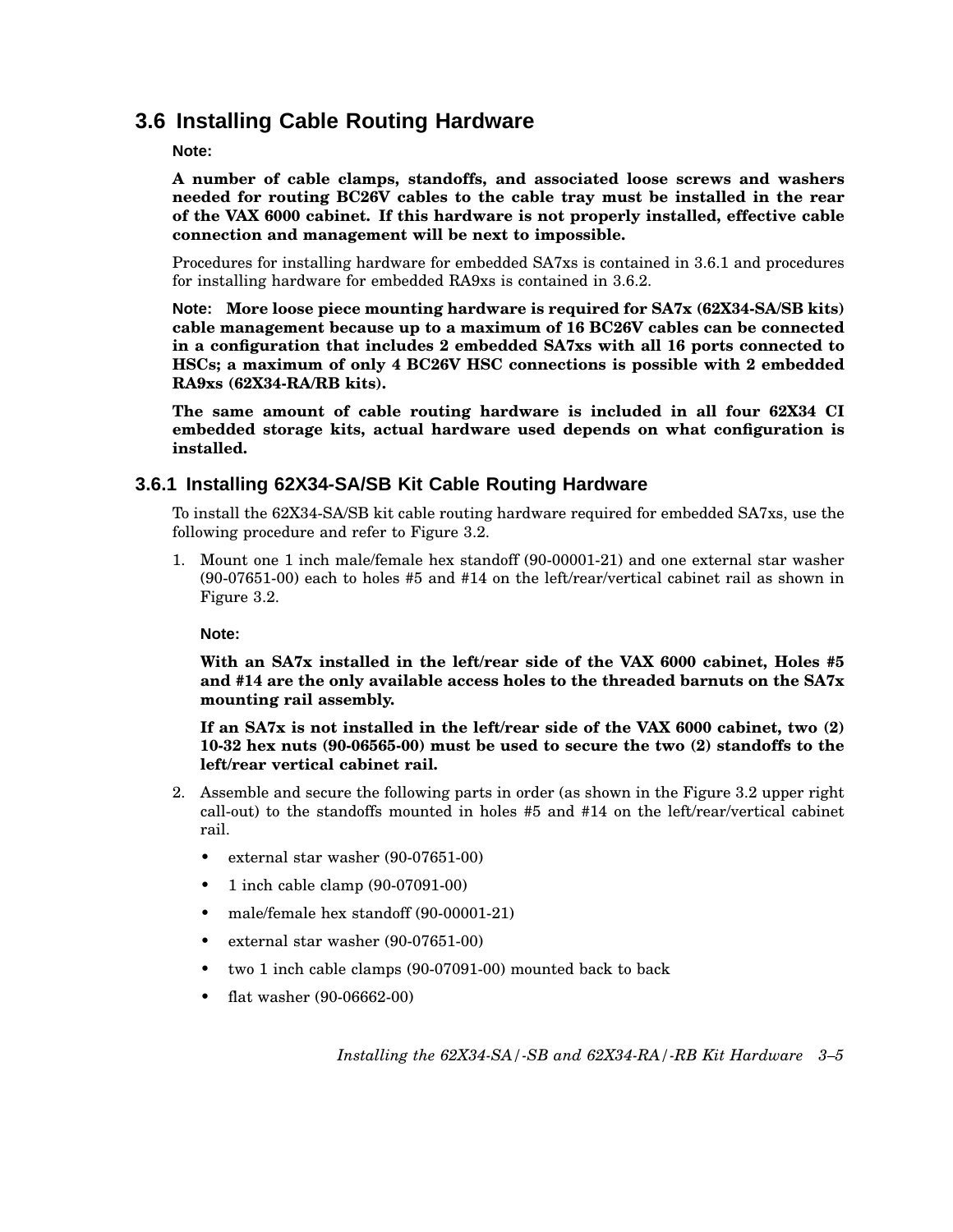- 10-32 x 5/8 inch posidrive screw (90-00063-41)
- 3. Mount one 1 inch male/female hex standoff (90-00001-21) and one external star washer (90-07651-00) each to holes #5 and #14 on the right/rear/inside vertical cabinet rail (adjacent to the H405 power controller as shown in Figure 3.2.

#### **Note:**

**With an SA7x installed adjacent to the H405, holes #5 and #14 are the only available access holes to the threaded bar nuts on the SA7x mounting rail assembly.**

**If an SA7x is not installed adjacent to the H405, two 10-32 hex nuts (90-06565-00) must be used to secure the two standoffs to the right/rear vertical cabinet rail.**

- 4. Assemble and secure the following parts in order (as shown in the Figure 3.2 lower left call-out) to the standoffs mounted in holes #5 and #14 on the right/rear vertical cabinet rail.
	- external star washer (90-07651-00)
	- 1 inch cable clamp (90-07091-00)
	- flat washer (90-06662-00)
	- 10-32 x 5/8 inch posidrive screw (90-00063-41)
- 5. Remove the 10-32 x 1 1/4 inch pan head screw holding the lower rear retainer bracket (locking bracket) on the rear of the SA7x.
- 6. Position two 5/16 inch cable clamps (90-07082-00) on the plastic wedge part of the retainer bracket and mount them with the  $10-32 \times 11/4$  inch pan head screw (removed in step 5) and a flat washer (90-06662-00) to hole #2 of the right/rear vertical cabinet as shown in the right call-out in Figure 3.2.

**Note: More loose piece mounting hardware is required for SA7x (62X34-SA/SB kits) cable management because up to a maximum of 16 BC26V cables can be connected in a configuration that includes 2 embedded SA7xs with all 16 ports connected to HSCs; a maximum of only 4 BC26V HSC connections is possible with 2 embedded RA9xs (62X34-RA/RB kits).**

**The same amount of cable routing hardware is included in all four 62X34 CI embedded storage kits, actual hardware used depends on what configuration is installed.**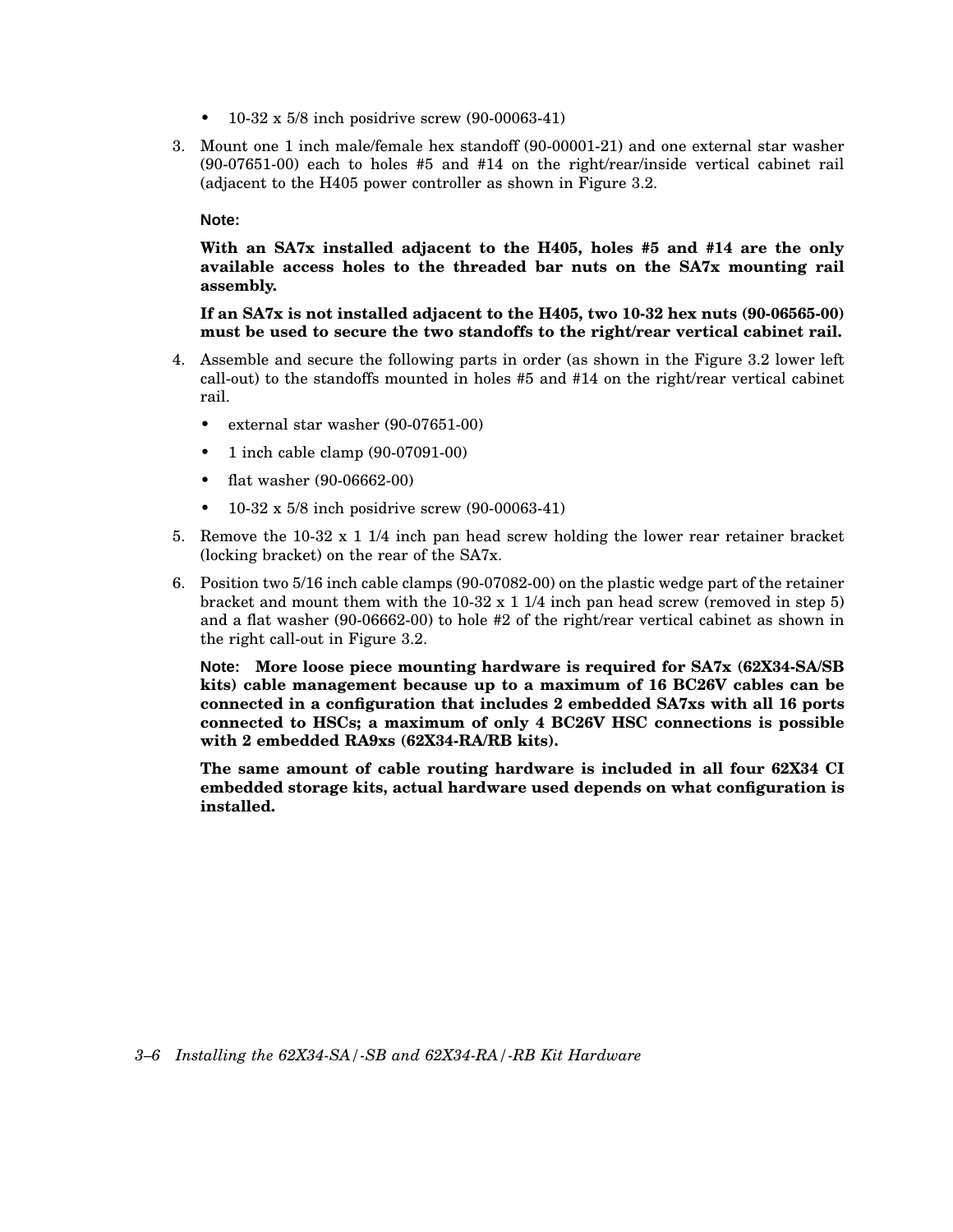**Figure 3–2: SA7x Cable Routing Hardware Installation for CI Embedded Storage Kit.**



*Installing the 62X34-SA/-SB and 62X34-RA/-RB Kit Hardware 3–7*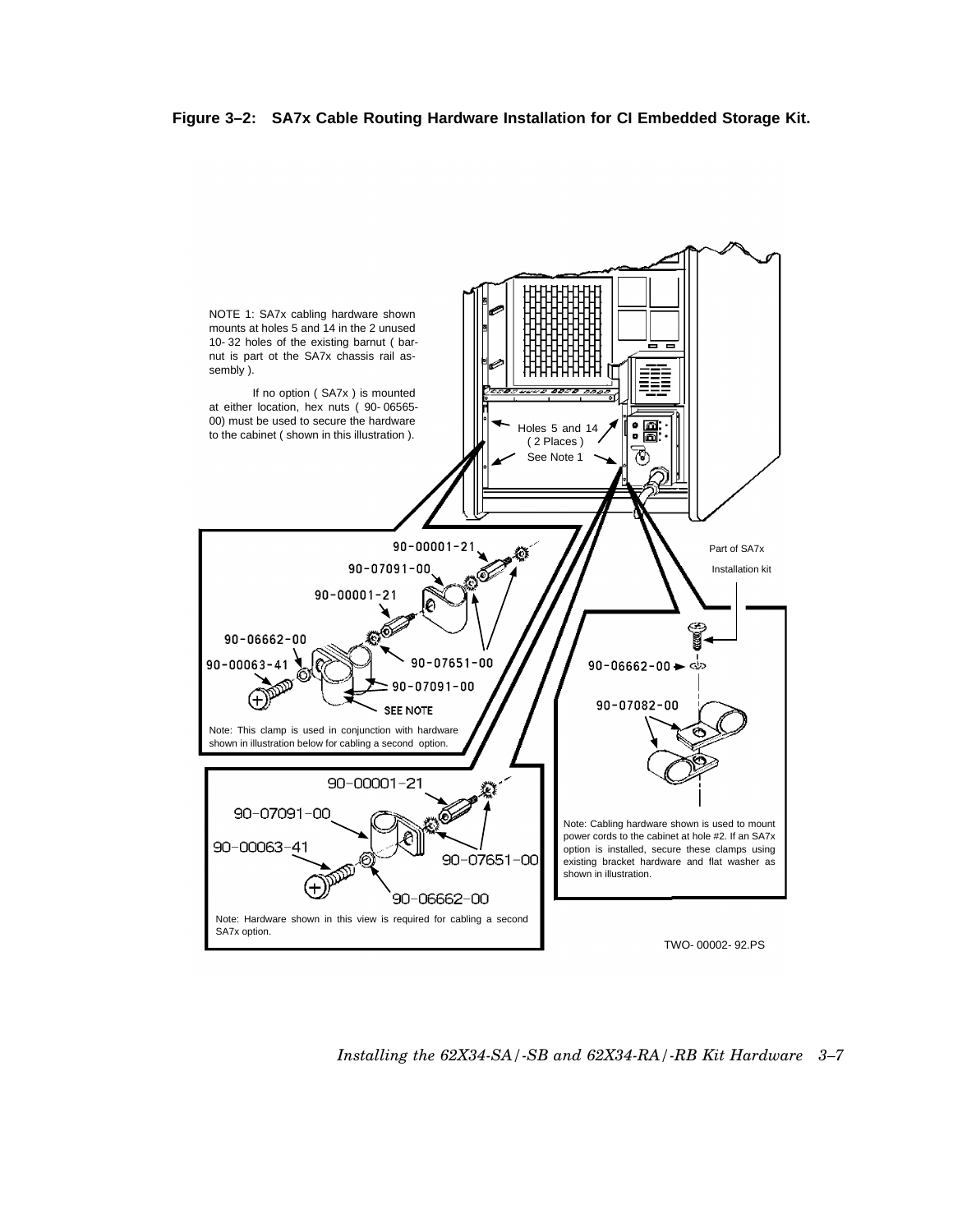## **3.6.2 Installing 62X34-RA/RB Kit Cable Routing Hardware**

To install the 62X34-RA/RB kit cable routing hardware required for embedded RA9xs, use the following procedure and refer to Figure 3.3.

1. Mount one 1 inch male/female hex standoff (90-00001-21) and one external star washer (90-07651-00) each to holes #5 and #14 on the left/rear/vertical cabinet rail as shown in Figure 3.3.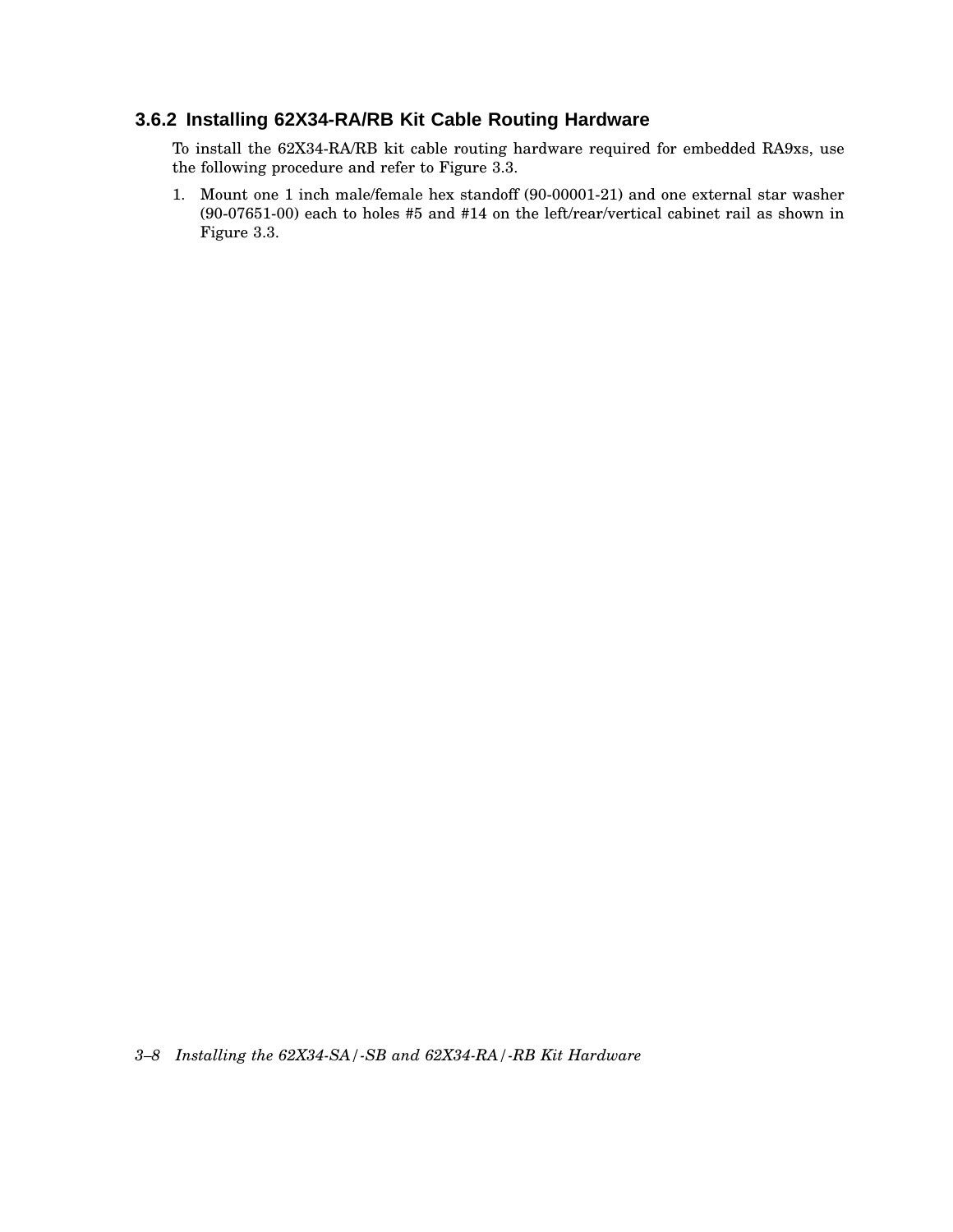**Figure 3–3: RA9x Cable Routing Hardware Installation for CI Embedded Storage Kit.**



TWO-00003-92.PS

#### *Installing the 62X34-SA/-SB and 62X34-RA/-RB Kit Hardware 3–9*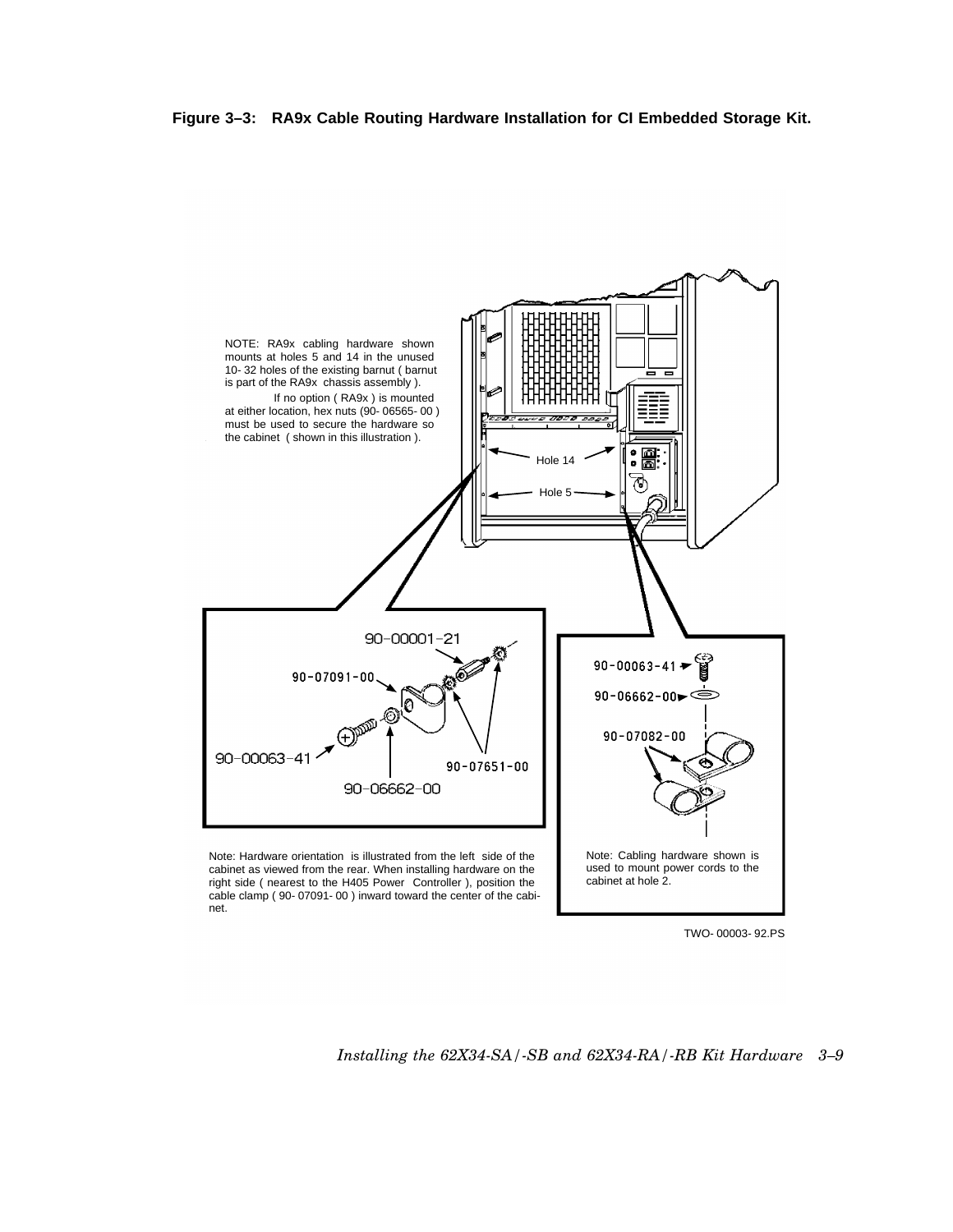**Note:**

**With an RA9x installed in the left/rear side of the VAX 6000 cabinet, Holes #5 and #14 are the only available access holes to the threaded barnuts on the SA7x mounting rail assembly.**

**If an RA9x is not installed in the left/rear side of the VAX 6000 cabinet, two (2) 10-32 hex nuts (90-06565-00) must be used to secure the two (2) standoffs to the left/rear vertical cabinet rail.**

- 2. Assemble and secure the following parts in order (as shown in the Figure 3.3 left call-out) to the standoffs mounted in holes #5 and #14 on the left/rear/vertical cabinet rail.
	- external star washer (90-07651-00)
	- 1 inch cable clamp (90-07091-00)
	- flat washer (90-06662-00)
	- 10-31 x  $5/8$  inch posidrive screw (90-00063-41)
- 3. Position two 5/16 inch cable clamps (90-07082-00) as shown in the Figure 3.3 right call-out and mount them with a 10-32 x 5/8 inch posidrive screw (90-00063-41) and flat washer (90-06662-00) to hole #2 of the right/rear vertical cabinet as shown in the right call-out in Figure 3.3.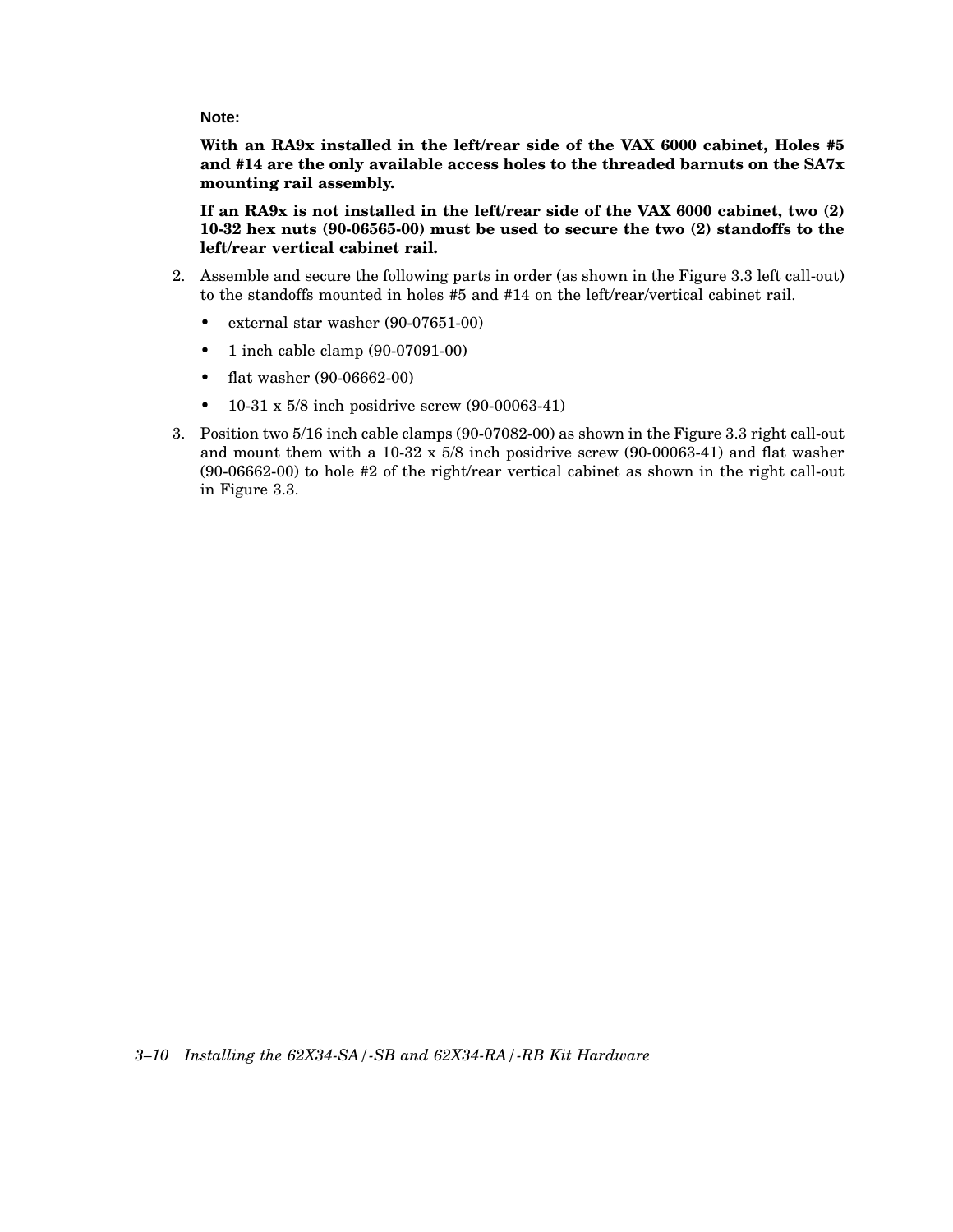# **Chapter 4 Cable Routing**

## **4.1 Introduction**

This chapter describes the following:

- Routing and connecting SA7x and RA9x I/O cables
- Routing and connecting BC26V SDI cables
- Powering up the VAX 6000 series cabinet

## **4.2 Routing and Connecting SA7x and RA9x I/O Cables**

The following cables are the only embedded storage I/O cables that can be used to connected embedded storage options to BC26V SDI cables at the cable tray.

- 17-01699-01 for connecting SA7xs
- 17-01482-01 for connecting RA9xs

Directions for routing SA7x and RA9x I/O cables are described in detail in manuals EK-SA7CK-IN-001 (for the SA7x-MK and SA7x-LK) and EK-RA9CK-IN-001 (for the RA9x-PA).

In both manuals, directions are given to route I/O cables to VAX 6000 system KDB50 bulkhead ports. For connections to the cable tray, the cables are mounted the same way except for the final connection as shown in figures 4.2 through 4.9.

The I/O connections at the cable tray are determined by very strict cable configuration rules that are illustrated in figure 4.1 and described below. The cable tray also has a label that describes the appropriate cable connections.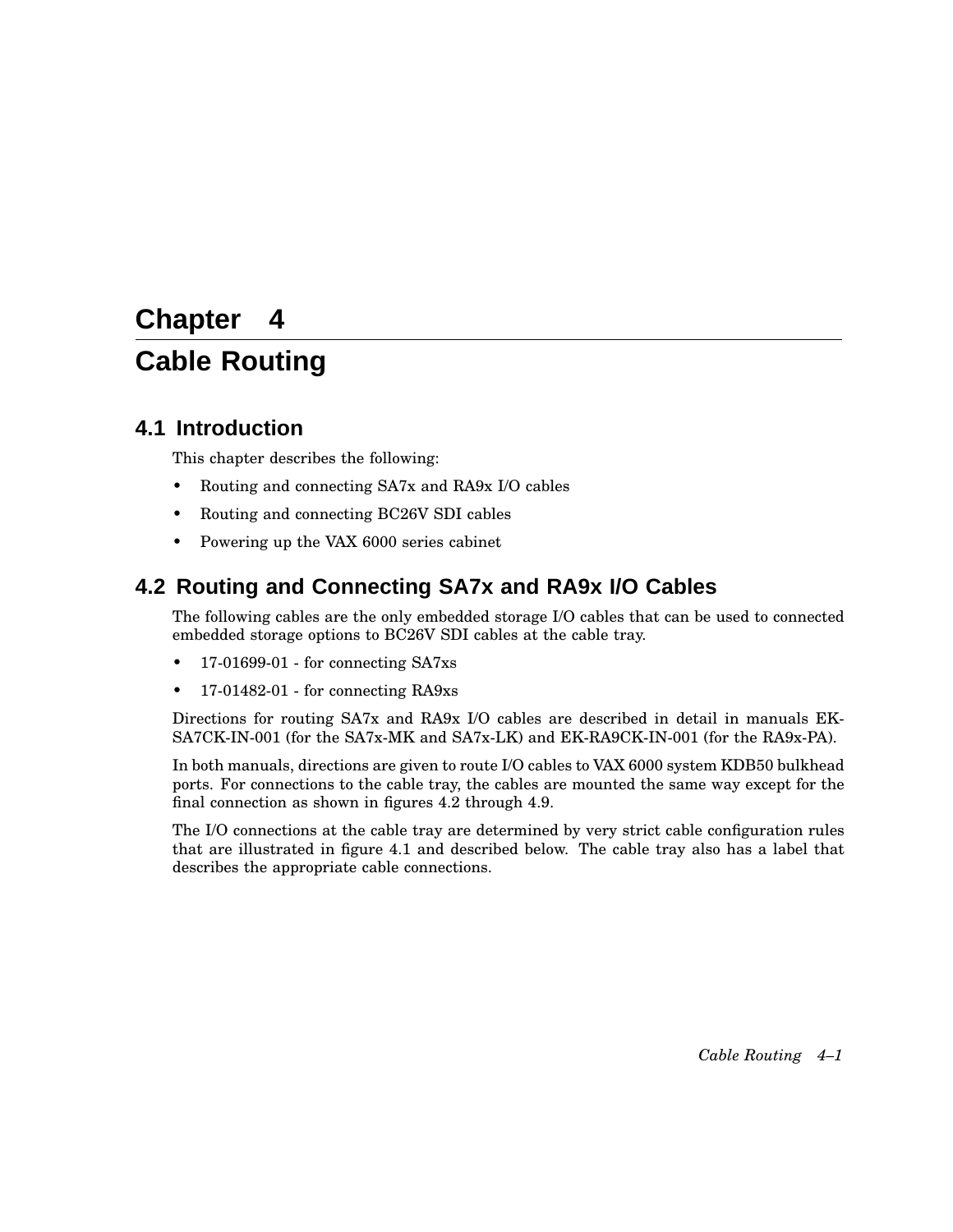**Figure 4–1: SA7x (17-01699-01) or RA9x (17-01482-01) Cable Configurations**



NOTE: This illustration is as viewed from the rear of a 6000 series cabinet.

| $\frac{RF}{SA+10}$<br>恐<br>H <sub>sA70</sub><br>' EP.<br><b>RA30</b> | 꾨.<br>$\frac{RF}{SA10}$<br>跺. | skt.<br><b>RA30</b> | 跺. | $\frac{1R}{5R+10}$<br><b>The Contract of Street</b> | 然。     | sH<br><b>RA30</b> | 恐。 | 뮶. | 既。<br>SA70 | s.H<br><b>EA30</b> |
|----------------------------------------------------------------------|-------------------------------|---------------------|----|-----------------------------------------------------|--------|-------------------|----|----|------------|--------------------|
| Port                                                                 |                               | <b>Port</b>         |    |                                                     |        | <b>Port</b>       |    |    |            | Port               |
| <b>Option</b>                                                        |                               | <b>Option</b>       |    |                                                     | Option |                   |    |    |            | Option 2           |

- Ref: Illustration of graphics reflected on the Cable Tray.  $\;\;\;\;\;$   $\;\;\;\;$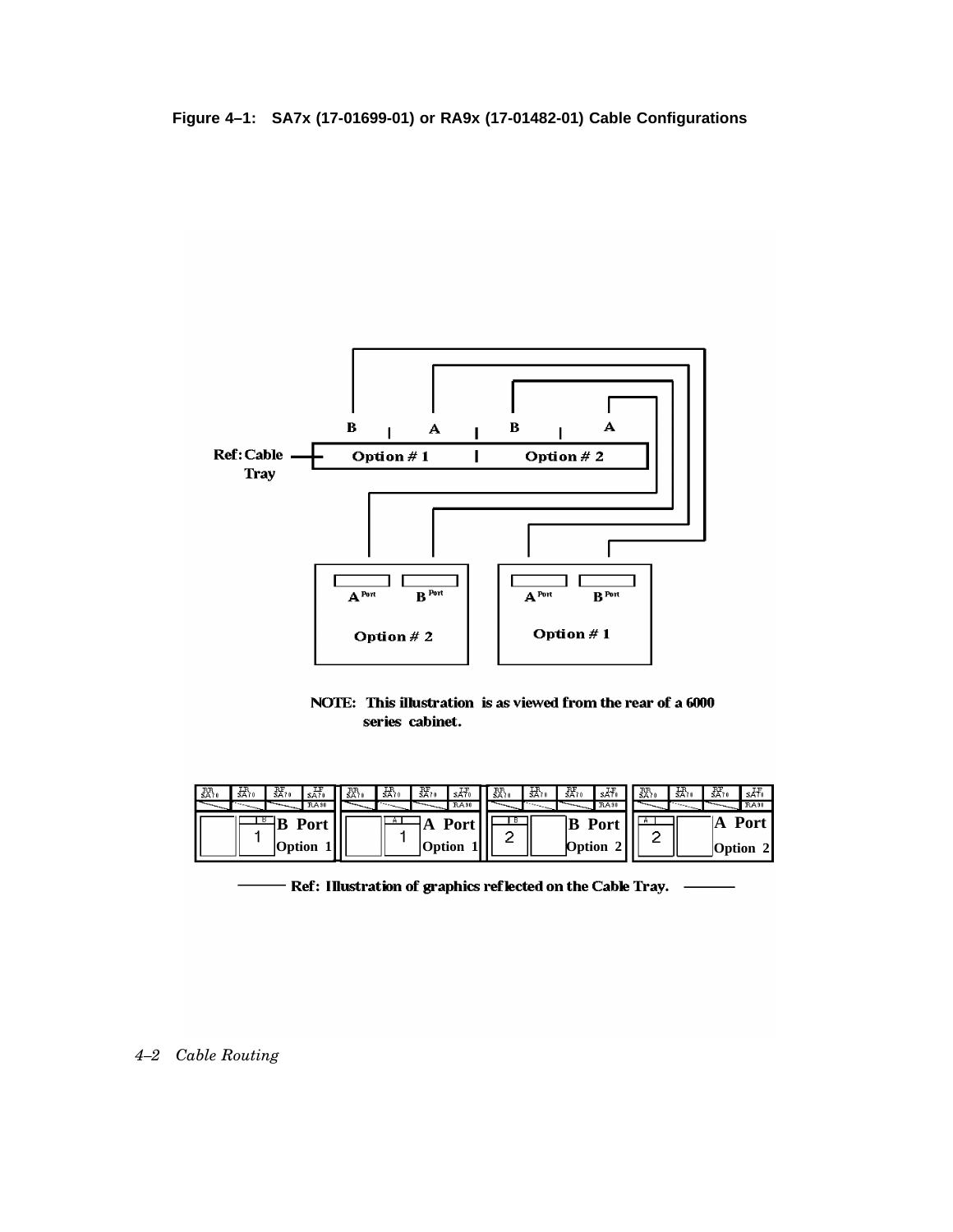1. Embedded Storage Option #1 (SA7x or RA9x) is located in the space adjacent to the H405 power controller,"A" port cables are routed to the 5th, 6th, 7th, and 8th positions from the left on the top of the cable tray. Option #1/Port "A" SA7x cables are connected according to physical RA70 drive location. The Option #1/port "A" RA9x cable is connected at the 8th position from the left. Refer to Figure 4.1.

Option #1 "B" port cables are routed to the 1st, 2nd, 3rd, and 4th positions from the left on the top of the cable tray. Option #1/Port "B" SA7x cables are connected according to physical RA70 drive location. The Option #1/Port "B" RA9x I/O cable is connected at the 4th position from the left. Refer to Figure 4.1

2. Embedded Storage Option #2 (SA7x or RA9x is located in the left/ rear/outside space. "A" port cables are routed to the 13th, 14th, 15th, and 16th positions from the left on the top of the cable tray. Option #2/Port "A" SA7x cables are connected according to physical RA70 drive location. The Option #2/Port "A" RA9x is connected at the 16th position from the left. Refer to figure 4.1.

Option #2 "B" port cables are routed to the 9th, 10th, 11th, and 12th positions from the left on the top of the cable tray. Option #2/Port "B" SA7x cables are connected according to physical RA70 drive location. The Option #2/Port "B" RA9x I/O cable is connected at the 12th position from the left. Refer to figure 4.1.

## **4.3 Routing and Connecting BC26V SDI Cables**

BC26V SDI cables must be at least 12 feet long to connect to the cable tray and are connected underneath the cable tray. Refer to Figures 4.2 through 4.9 installation directions on how to mount BC26V cables.

| <b>Figure</b> | <b>Drive</b> | Configuration           | Page         |
|---------------|--------------|-------------------------|--------------|
| $4.2\,$       | Single SA7x  | "A" Ported to KDB50     | $4 - 7$      |
| 4.2           | Single Sa70  | "B" Ported to HSC       | $\mathbf{H}$ |
| 4.3           | Dual SA7xs   | "A" Ported to KDB50     | $4 - 8$      |
| 4.3           | Dual SA7xs   | "B" Ported to HSC       | 11           |
| 4.4           | Single SA7x  | Dual Ported to $HSC(s)$ | $4-9$        |
| 4.5           | Dual SA7xs   | Dual Ported to HSC(s)   | $4 - 10$     |
| 4.6           | Single RA9x  | "A" Ported to KDB50     | $4 - 11$     |
| 4.6           | Single RA9x  | "B" Ported to HSC       | $\mathbf{H}$ |
| 4.7           | Dual RA9xs   | "A" Ported to KDB50     | $4-12$       |
| 4.7           | Dual RA9xs   | "B" Ported to HSC       | 11           |
| 4.8           | Single RA9x  | Dual Ported to HSC(s)   | $4 - 13$     |
| 4.9           | Dual RA9xs   | Dual Ported to $HSC(s)$ | $4 - 14$     |

#### **Table 4–1: Cable Configurations**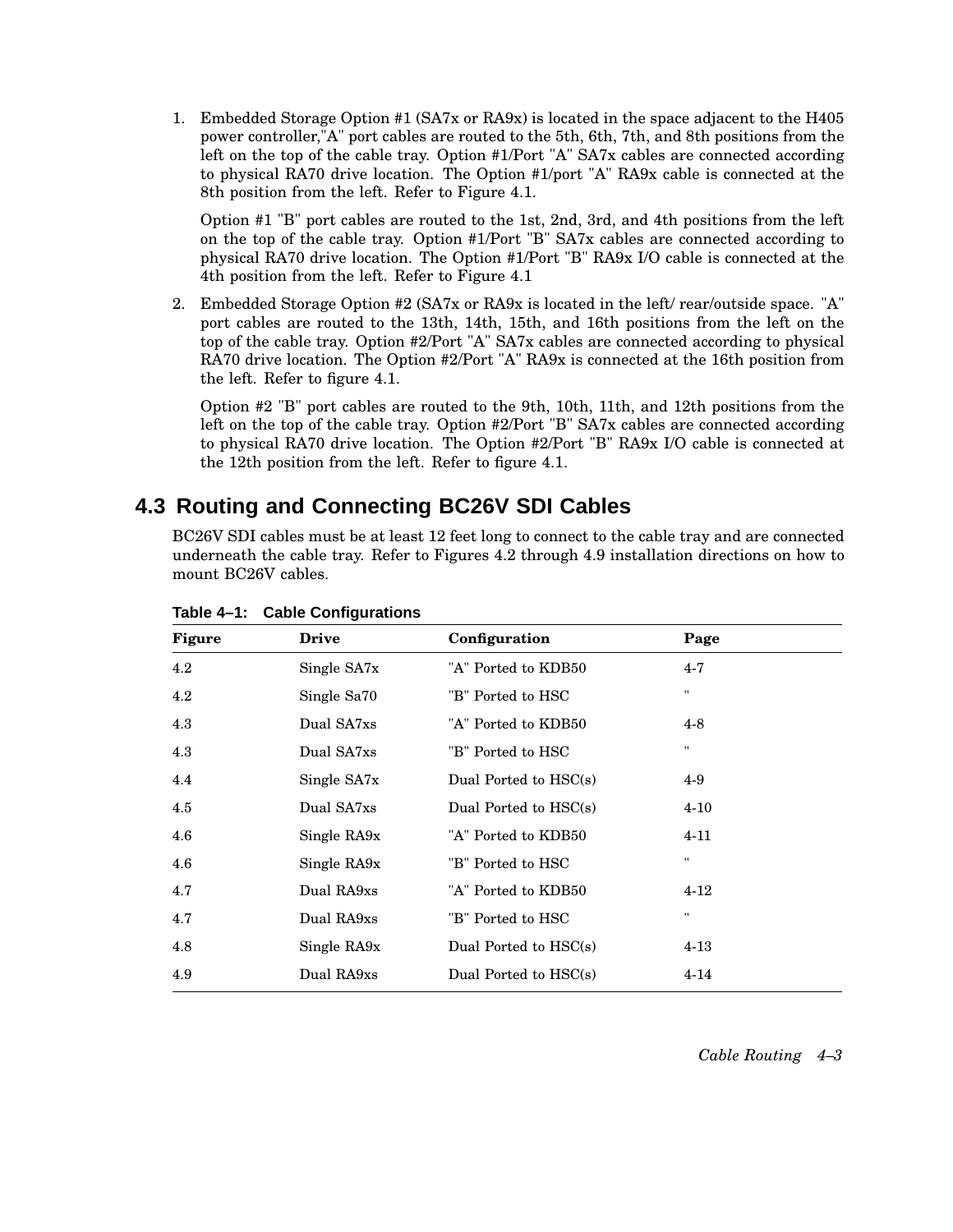### **4.3.1 SA7x Configurations**

To route BC26V cables to the cable tray (70-28506-01), use the following procedures/configuration rules.

**Note: Embedded Storage Option #1 is always mounted adjacent to the H405 Power Controller as illustrated in Figure 4.2. Embedded Storage Option #2 is always mounted along the left/rear/vertical cabinet rail.**

#### **4.3.1.1 Single SA7x/single port configurations to an HSC**

- 1. Route the BC26V cables through the lower and upper 1 inch cable clamps (90-07091-00 Figure 3.2) mounted closest to the left/rear /vertical cabinet rail (Figure 4.2).
- 2. Connect SA7x Option #1 "A" port connections at the 5th, 6th, 7th, and 8th positions from the left on the underside of the cable tray (Figures 4.1 and 4.2).
- 3. Connect SA7x Option #1 "B" port connections at the 1st, 2nd, 3rd, and 4th positions from the left on the underside of the cable tray (Figures 4.1 and 4.2).

#### **4.3.1.2 Dual SA7x/single port configurations**

- 1. Route the BC26V cables that will be connected to SA7x Option #2 through the lower and upper 1 inch cable clamps (90-07091-00 - Figure 3.2) mounted closest to the left/rear/vertical cabinet rail (Figure 4.3).
- 2. Route the BC26V cables that will be connected to SA7x Option #1 through the lower and upper 1 inch cable clamps (90-07091-00 - Figure 3.2) piggy-backed in the middle on the left/rear/vertical cabinet rail (Figure 4.3).
- 3. Connect the BC26V cables on the underside of the cable tray at the appropriate port/position (Figures 4.1 and 4.3).

#### **4.3.1.3 Single SA7x/dual port configurations**

- 1. Route the BC26V cables that will be connected to the SA7x "B" ports through the lower and upper 1 inch cable clamps (90-07091-00 - Figure 3.2) mounted closest to the left/rear/vertical cabinet rail (Figure 4.4).
- 2. Route the BC26V cables that will be connected to the SA7x "A" ports through the lower and upper 1 inch cable clamps (90-07091-00 - Figure 3.2) piggy-backed in the middle on the left/rear/vertical cabinet rail (Figure 4.4).
- 3. Connect the BC26V cables on the underside of the cable tray at the appropriate port/position (Figures 4.1 and 4.4).

#### *4–4 Cable Routing*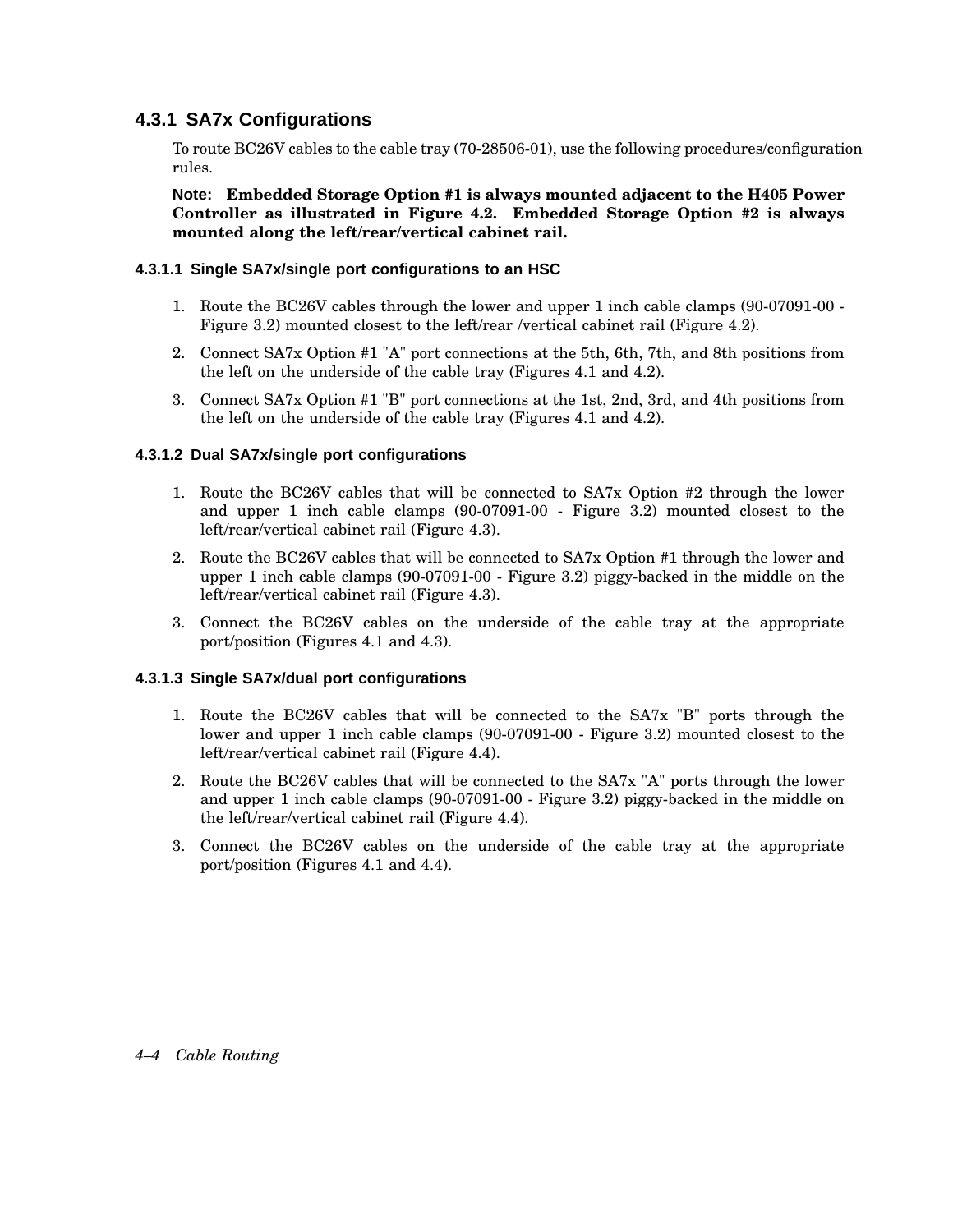#### **4.3.1.4 Dual SA7x/dual port configurations**

- 1. Route the BC26V cables that will be connected to SA7x Option #1 "B" ports through the lower and upper 1 inch cable clamps (90-07091-00 - Figure 3.2) mounted closest to the left/rear/ vertical cabinet rail (Figure 4.5).
- 2. Route the BC26V cables that will be connected to SA7x Option #1 "A" ports through the lower and upper 1 inch cable clamps (90-07091-00 - Figure 3.2) piggy-backed in the middle on the left/rear/vertical cabinet rail (Figure 4.5).
- 3. Route the BC26V cables that will be connected to SA7x Option #2 "B" ports through the lower and upper 1 inch cable clamps (90-07091-00 - Figure 3.2) piggy-backed on the outside on the left/rear/vertical cabinet rail (Figure 4.5).
- 4. Route the BC26V cables that will be connected to SA7x Option #2 "A" ports through the lower and upper 1 inch cable clamps (90-07091-00 - Figure 3.2) mounted adjacent to the H405 power controller (Figure 4.5).
- 5. Connect the BC26V cables on the underside of the cable tray at the appropriate port/position (Figures 4.1 and 4.5).

#### **4.3.1.5 RA9x Configurations**

To route BC26V cables to the cable tray (70-28506-01) for RA9x embedded storage configurations, use the following procedures/configuration rules.

- 1. For all RA9x only configurations (1 or 2 RA9xs), route the BC26V cable(s) through the lower and upper 1 inch cable clamps (90-07091-00 - Figure 3.3) mounted to the left/rear/vertical cabinet rail (Figures 4.6 - 4.9).
- 2. Connect the BC26V cable(s) on the underside of the cable tray at the appropriate port/position (Figures 4.1 and 4.6 - 4.9).

#### **4.3.1.6 Mixed SA7x/RA9x Configurations**

The following configuration rules should be followed when routing and connecting BC26V cables for mixed SA7x/RA9x embedded storage configura- tions.

- 1. Route the BC26V cable(s) that will be connected to Option #1 "B" port(s) through the lower and upper 1 inch cable clamps mounted closest to the left/rear/vertical cabinet rail (Figure 3.2).
- 2. Route the BC26V cable(s) that will be connected to Option #1 "A" port(s) through the lower and upper 1 inch cable clamps piggy-backed in the middle on the left/rear/vertical cabinet rail (Figure 3.2).
- 3. Route the BC26V cable(s) that will be connected to Option #2 "B" port(s) through the lower and upper 1 inch cable clamps piggy-backed on the outside on the left/rear/vertical cabinet rail (Figure 3.2).
- 4. Route the BC26V cable(s) that will be connected to Option #2 "A" port(s) through the lower and upper 1 inch cable clamps mounted adjacent to the H405 power controller (Figure 3.2).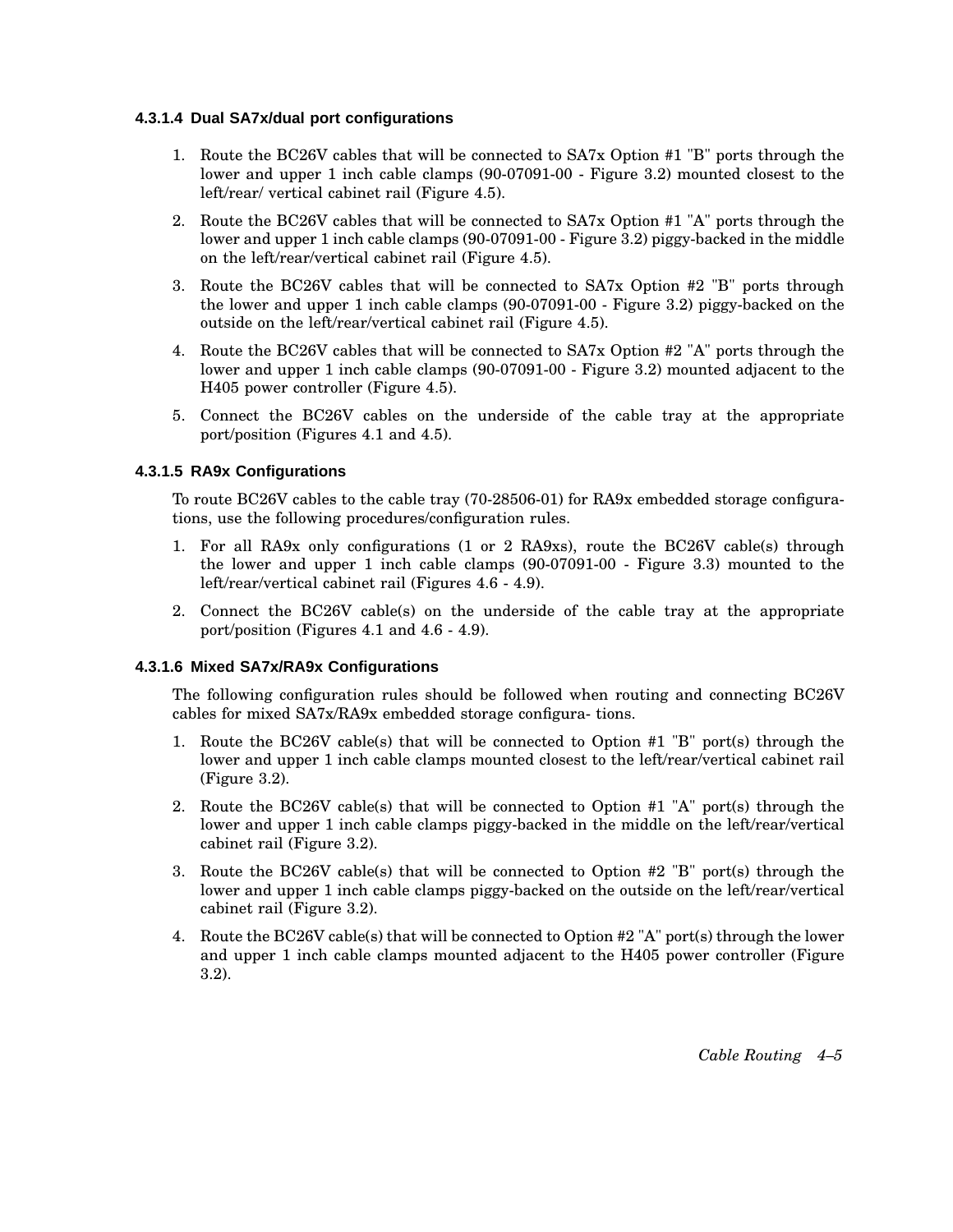5. Connect the BCV26V cables on the underside of the cable tray (70-28506-01) at the appropriate port/position (Figures 4.1 and 4.5).

#### **4.3.2 Preparing the VAX 6000 System Cabinet for Powering Up**

To prepare the VAX 6000 System Cabinet for powering up:

- 1. Position the rear cabinet door on the rear cabinet hinges.
- 2. Push and lock both hinge pins down into the hinges.
- 3. Swing the rear cabinet door into the closed position.
- 4. Lock the rear cabinet door with a 5/32 hex door key.

#### **4.3.3 Powering Up the VAX 6000 System Cabinet**

To apply power to the system cabinet after installation, use the following procedures.

- 1. Plug the system cabinet power controller into an ac wall receptacle.
- 2. Push in the main circuit breaker T-handle (ON position) located on the H405 power controller.
- 3. Locate the system cabinet control panel in the upper-left corner of the system cabinet front door.
- 4. Turn the Standby/Enable/Secure control switch to Enable.
- 5. Turn the Update/halt/Auto Start control switch to Auto Start.

#### **4.3.4 Verification of Drive Operation and HSC Connections**

To verify VAX 6000 embedded storage option operation and connections to the HSC(s), use the following procedures.

- 1. Verify operation of the VAX 6000 embedded storage options by following the procedures included in the SA7x/VAX 6000 Cabinet Series Upgrade Installation Guide (EK-SA7CK-IN-001) and the RA9x/VAX 6000 Cabinet Series Upgrade Installation Guide (EK-RA9CK-IN-001).
- 2. Verify physical connection of the BC26V cables at the HSC(s). Reference the HSC Installation Manual (EK-HSCMN-IN-001) for any necessary information related to BC26V cable connections at the HSC.
- 3. Verify proper operation of the CI/Embedded Storage configuration by running diagnostic ILDISK from the HSC. Reference the HSC Service Manual (EK-HSCMA-SV-002) for any information related to running this or other diagnostics.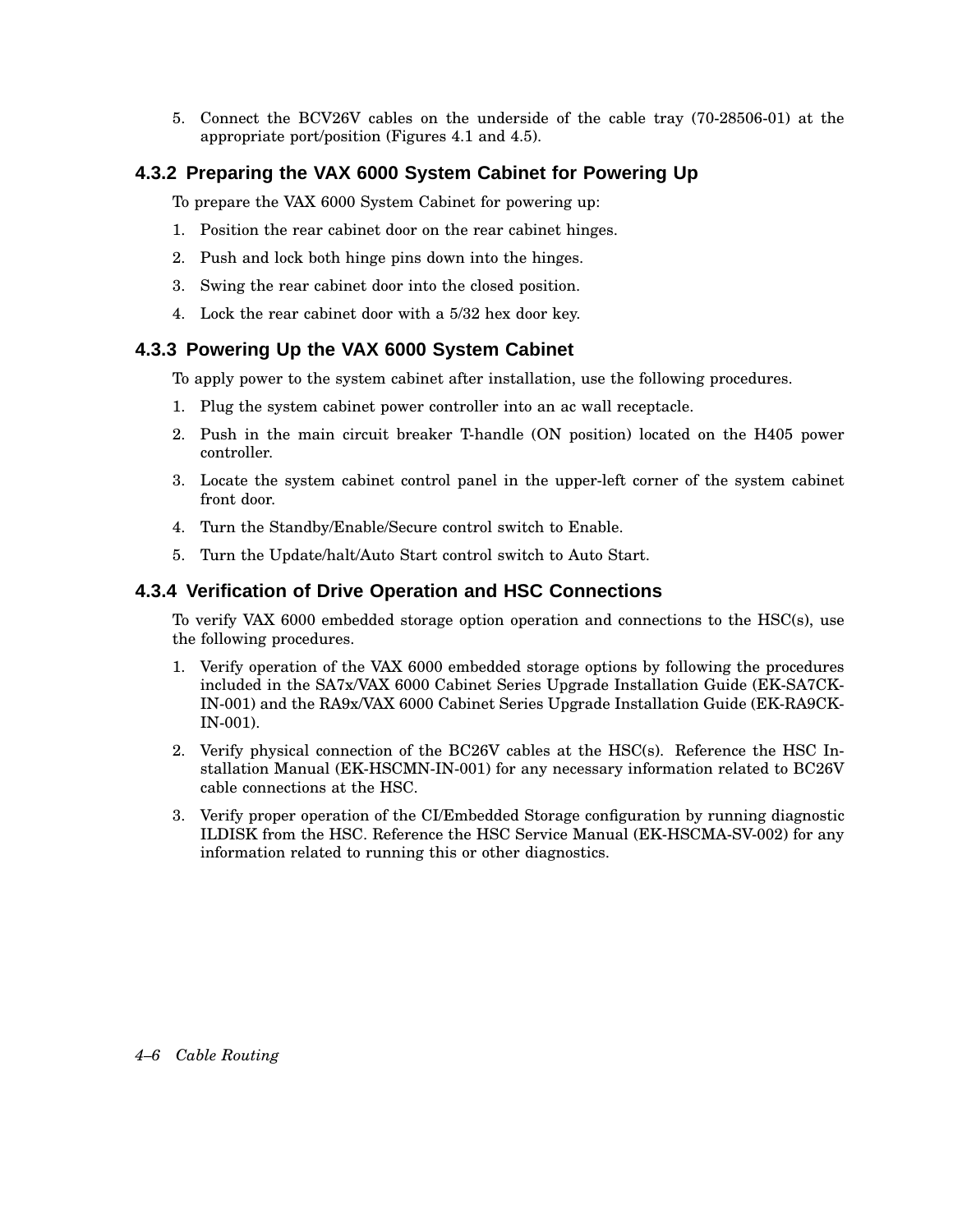

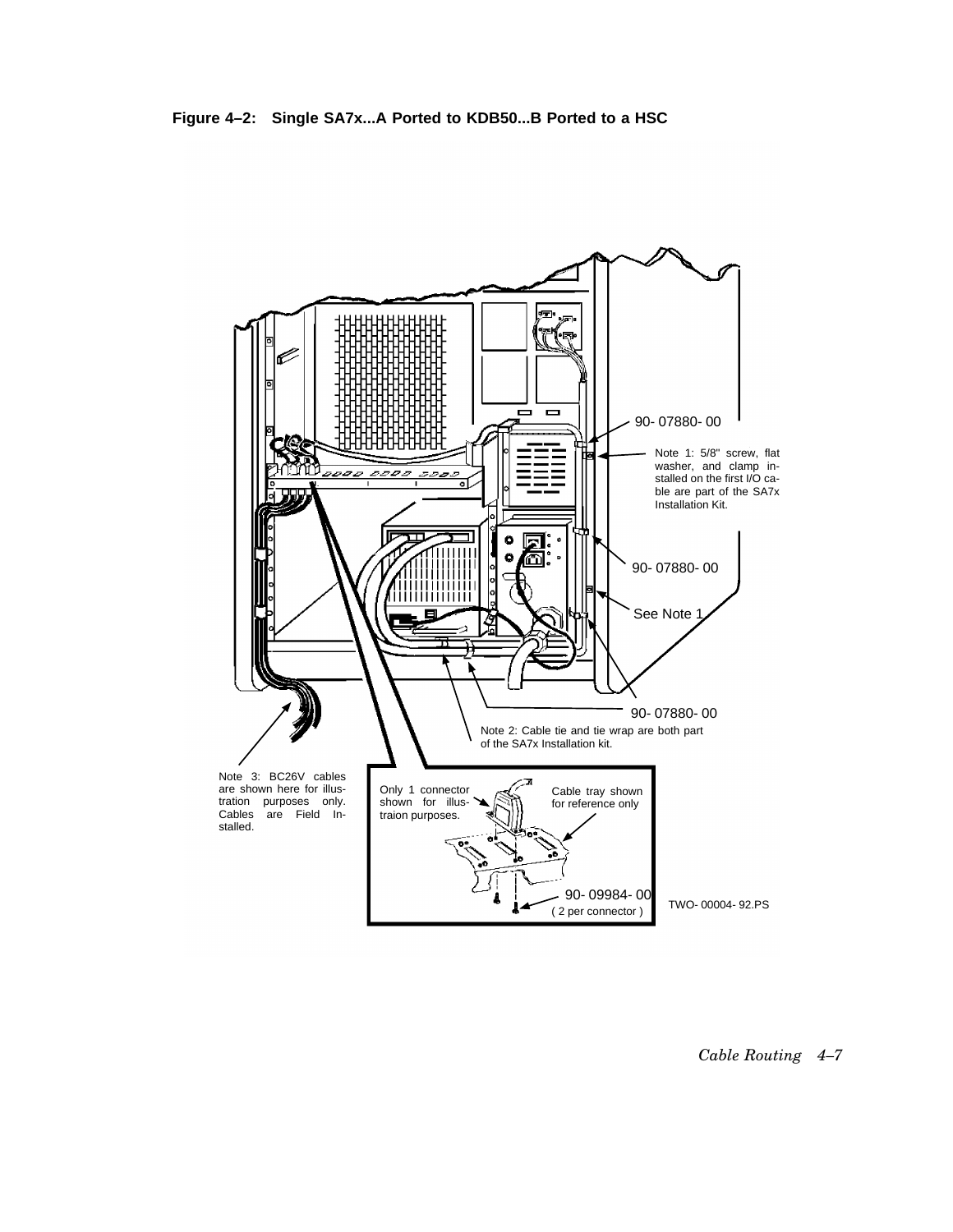

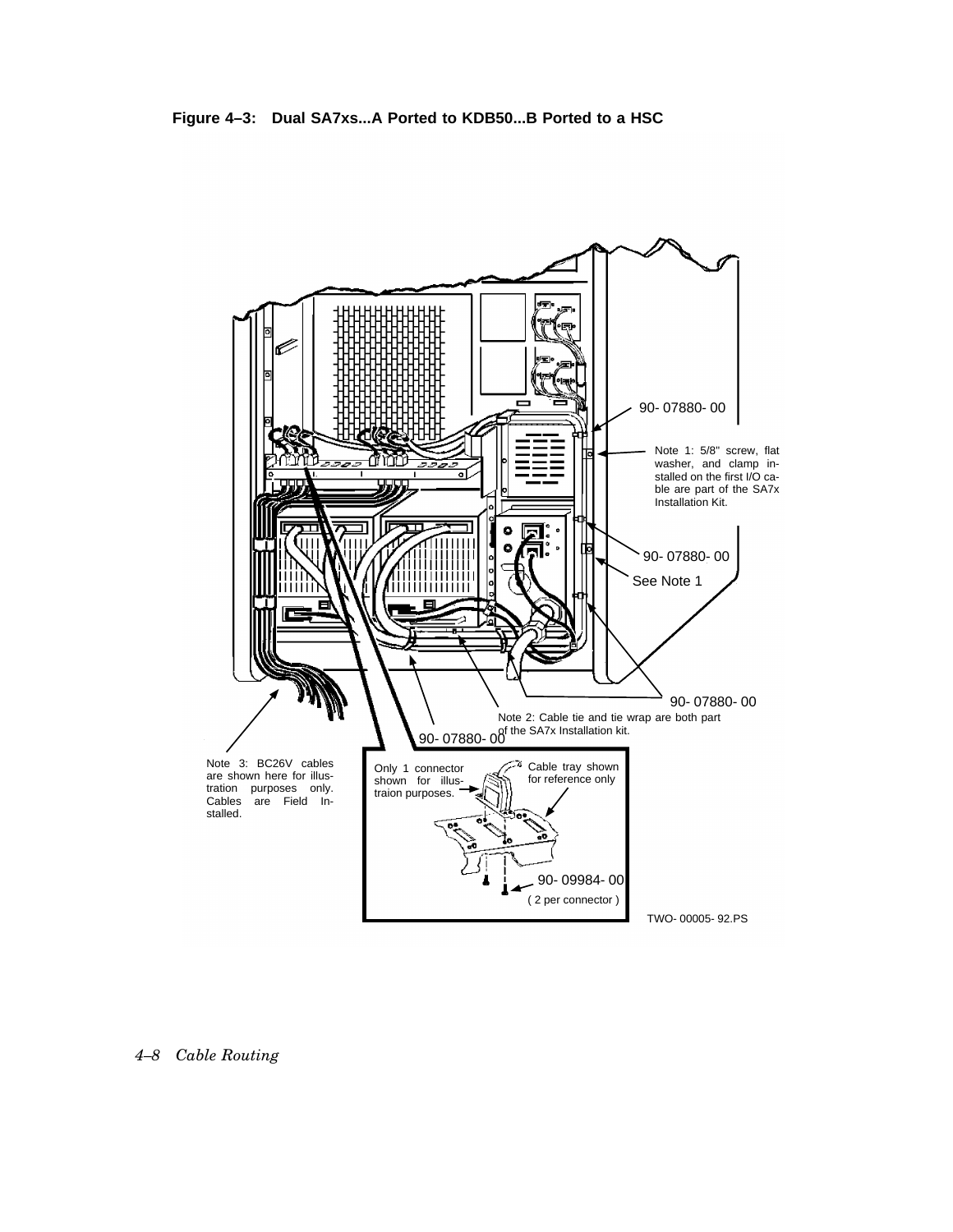**Figure 4–4: Single SA7x...A and B Ported to a HSC**

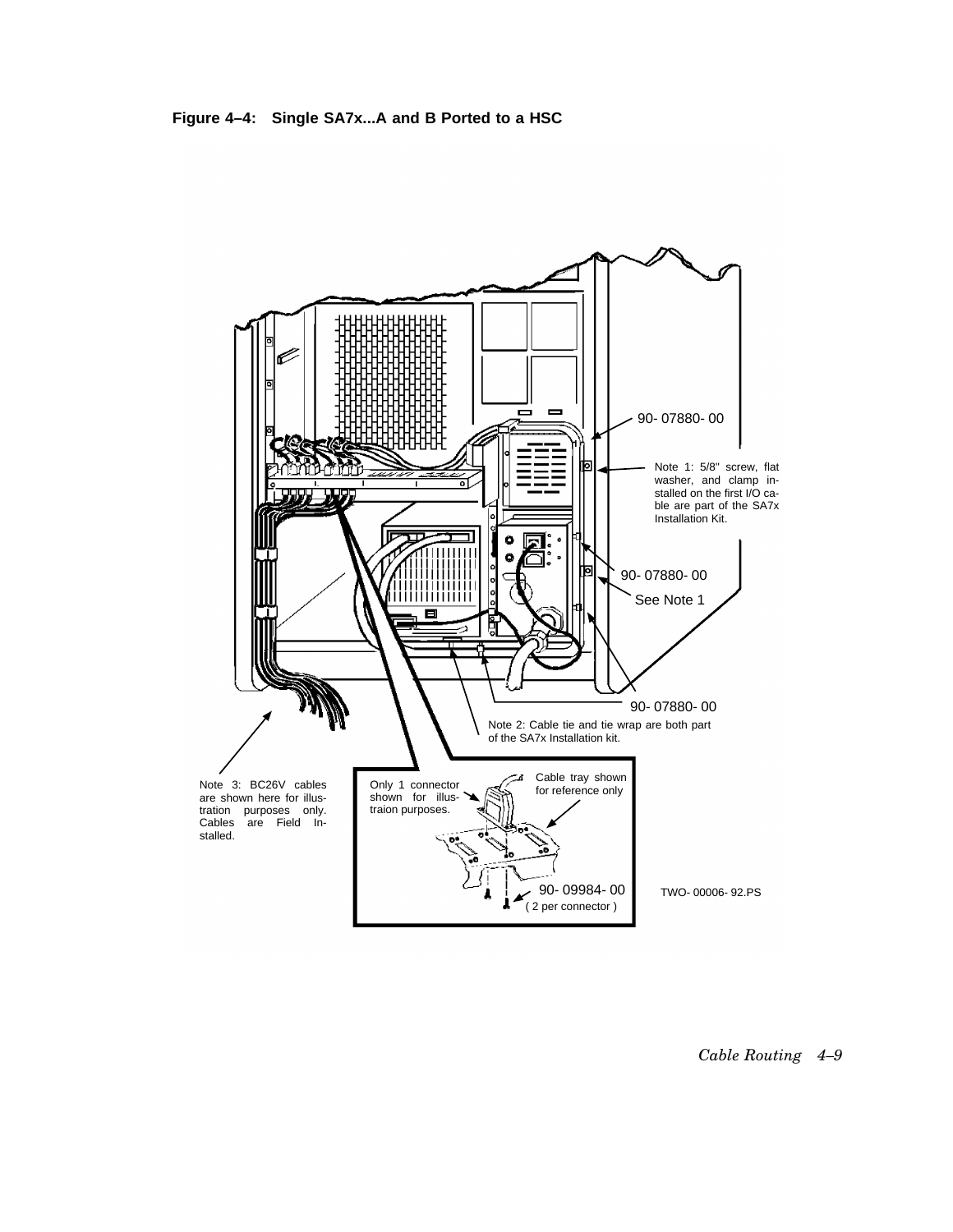



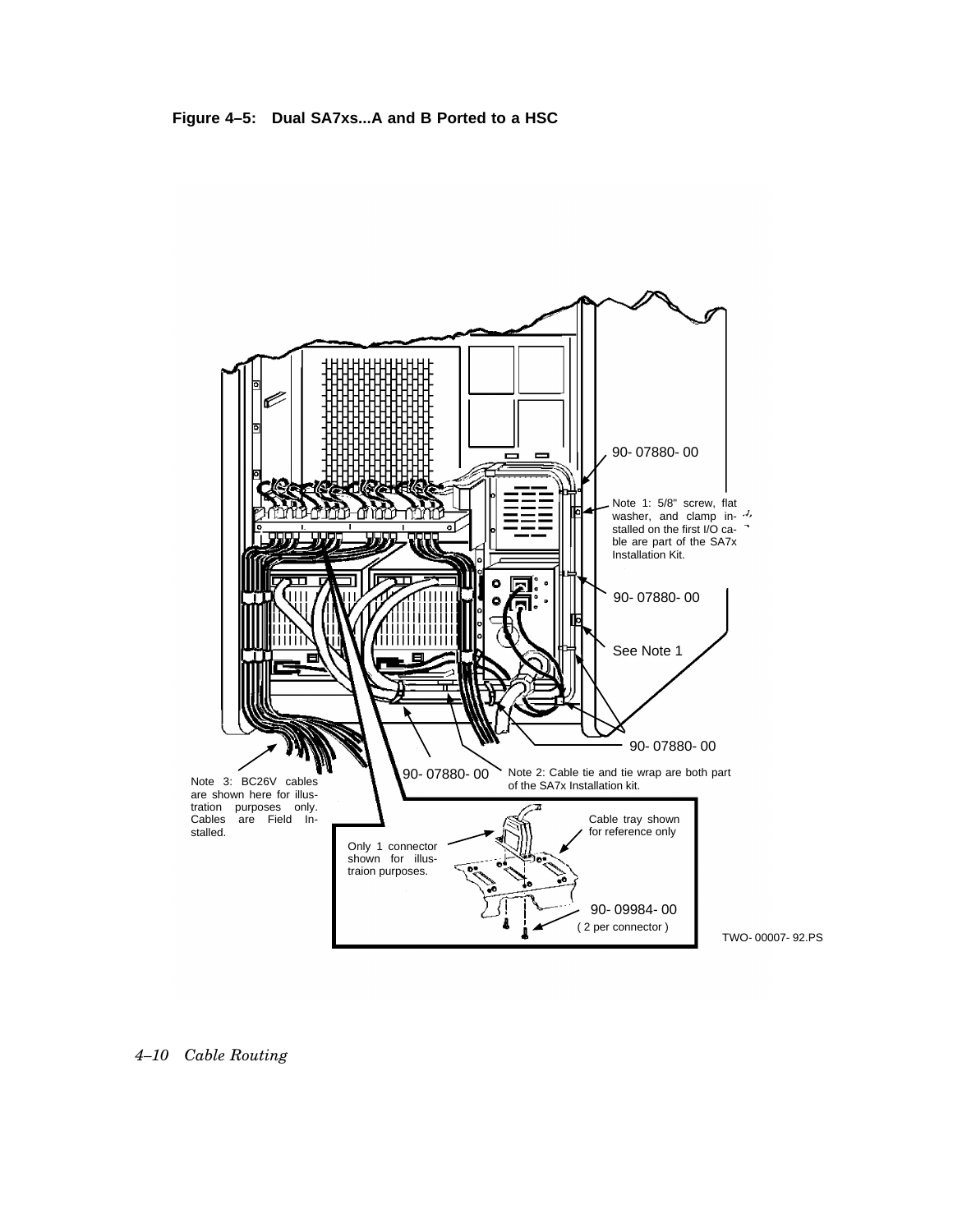

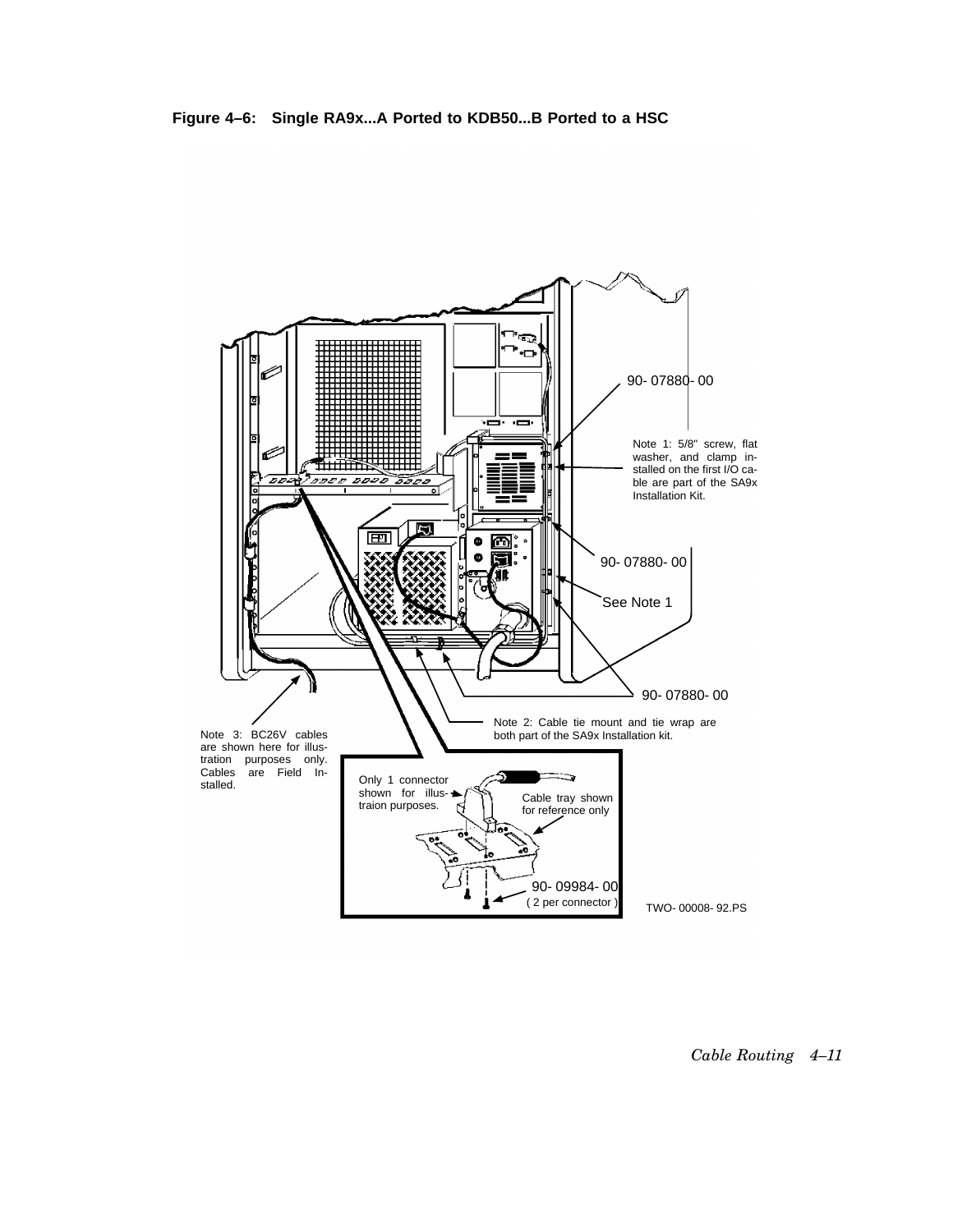



*4–12 Cable Routing*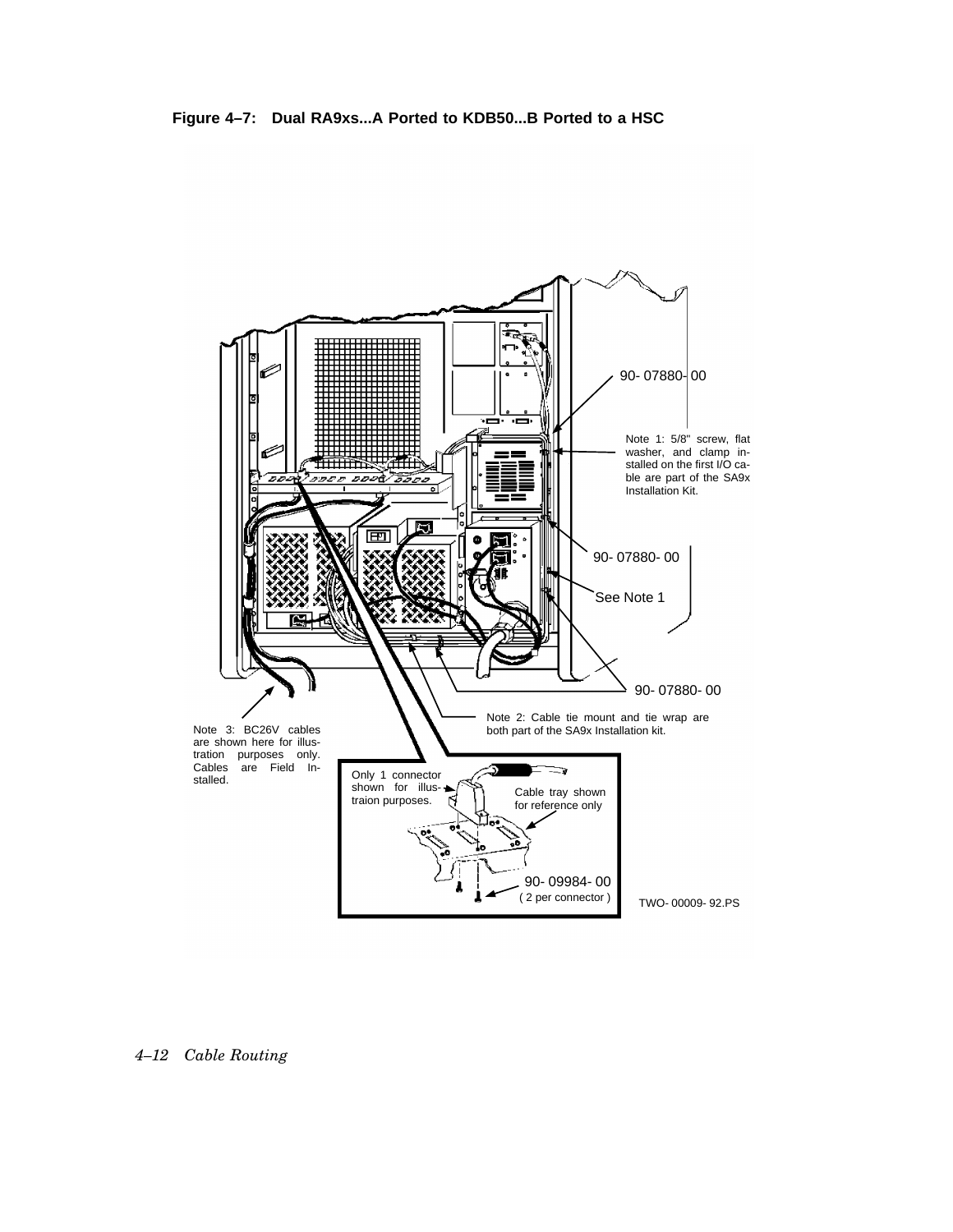

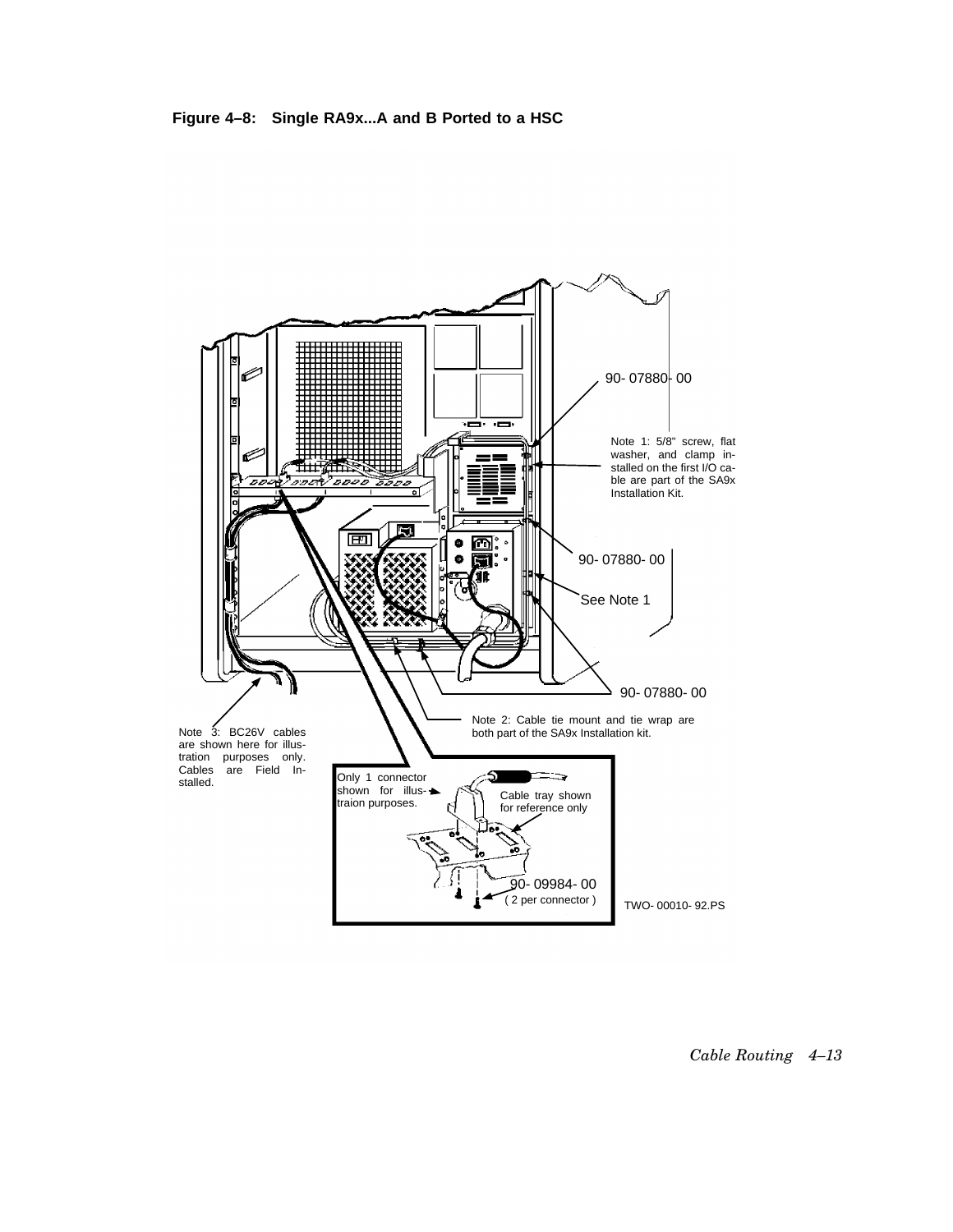



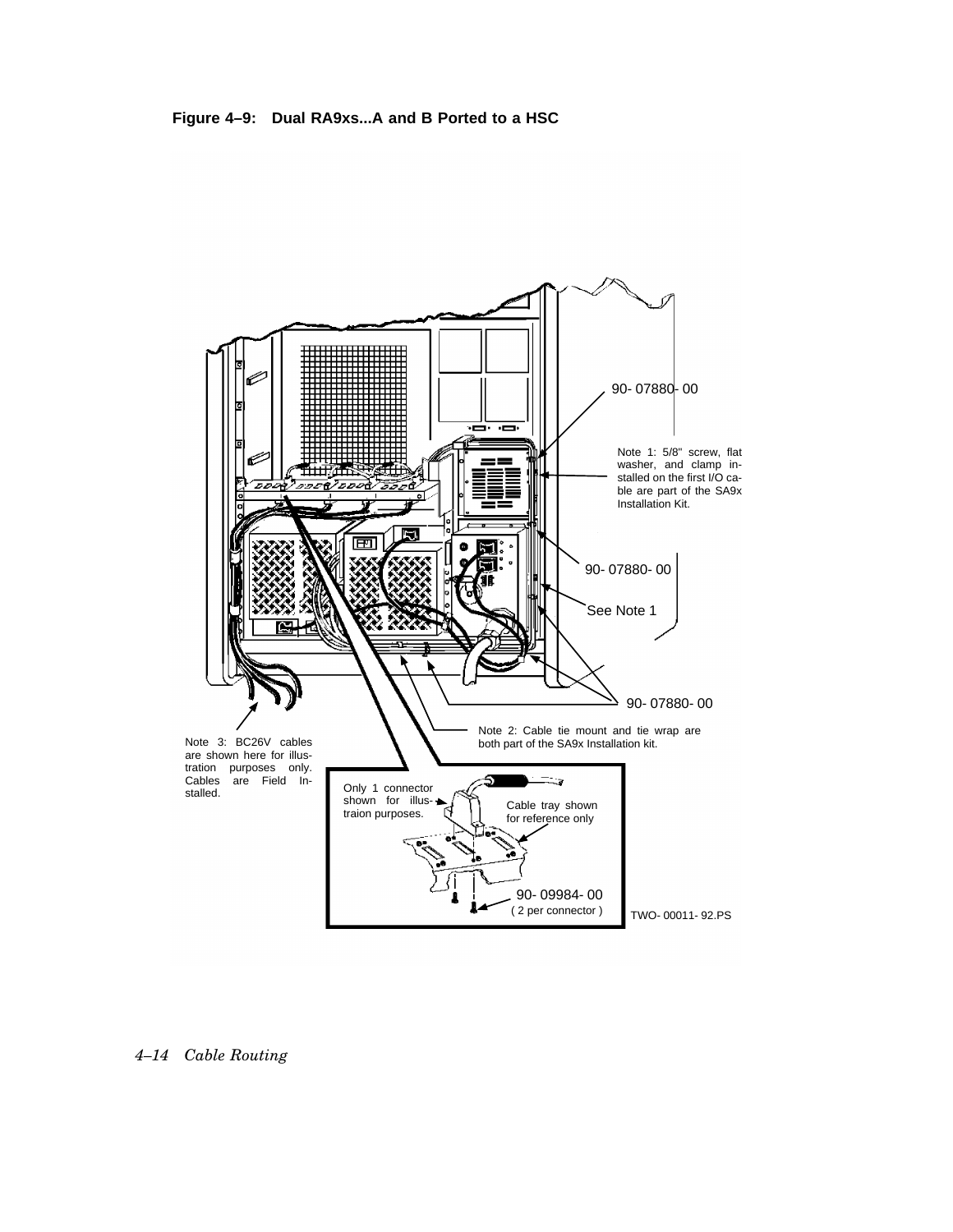# **Chapter 5 VAX 6000 Embedded Storage Documentation**

## **5.1 Introduction**

This chapter describes documentation related to connecting 6000 embedded storage options to HSCs.

## **5.2 6000 Embedded Storage and Related HSC Manuals**

The following table includes all 6000 embedded storage manuals (including one document) and two HSC Manuals that contain information related to connecting 6000 embedded storage options to HSCs.

| <b>Manual</b>      | <b>Description</b>                                                                                                                                                                                                                                               |
|--------------------|------------------------------------------------------------------------------------------------------------------------------------------------------------------------------------------------------------------------------------------------------------------|
| EK-SA7CK-IN-001    | SA7x/6000 Cabinet Series Upgrade Installation Guide included with<br>SA7x-MK and SA7x-LK options. Describes installation of SA7x-MK<br>and SA7x-LK embedded storage options into 6000 System cabinet and<br>operation of the options.                            |
| EK-RA9CK-IN-001    | RA9x/6000 Cabinet Series Upgrade Installation Guide included with<br>RA9x-PA options. Describes installation of RA9x-PA embedded storage<br>option into 6000 System cabinet and operation of the option.                                                         |
| <i>EK-62X34-IN</i> | VAX 6000 CI/Embedded Storage Manual included with 62X34-SA, SB,<br>RA, and RB 6000 CI/Embedded Storage kits. Describes installation<br>of hardware and cabling necessary to support 6000 embedded storage<br>$option(s)$ connection to $HSC(s)$ .                |
| EK-62X34-CL-001    | VAX 6000 Series Embedded Storage Cover Letter included with 62X34-<br>UA and 62X34-UB Upgrade kits. Includes information necessary for any<br>embedded storage upgrade that includes installation of unswitched H405<br>power controllers and 70-26931-01 doors. |

**Table 5–1: Related Documentation**

*VAX 6000 Embedded Storage Documentation 5–1*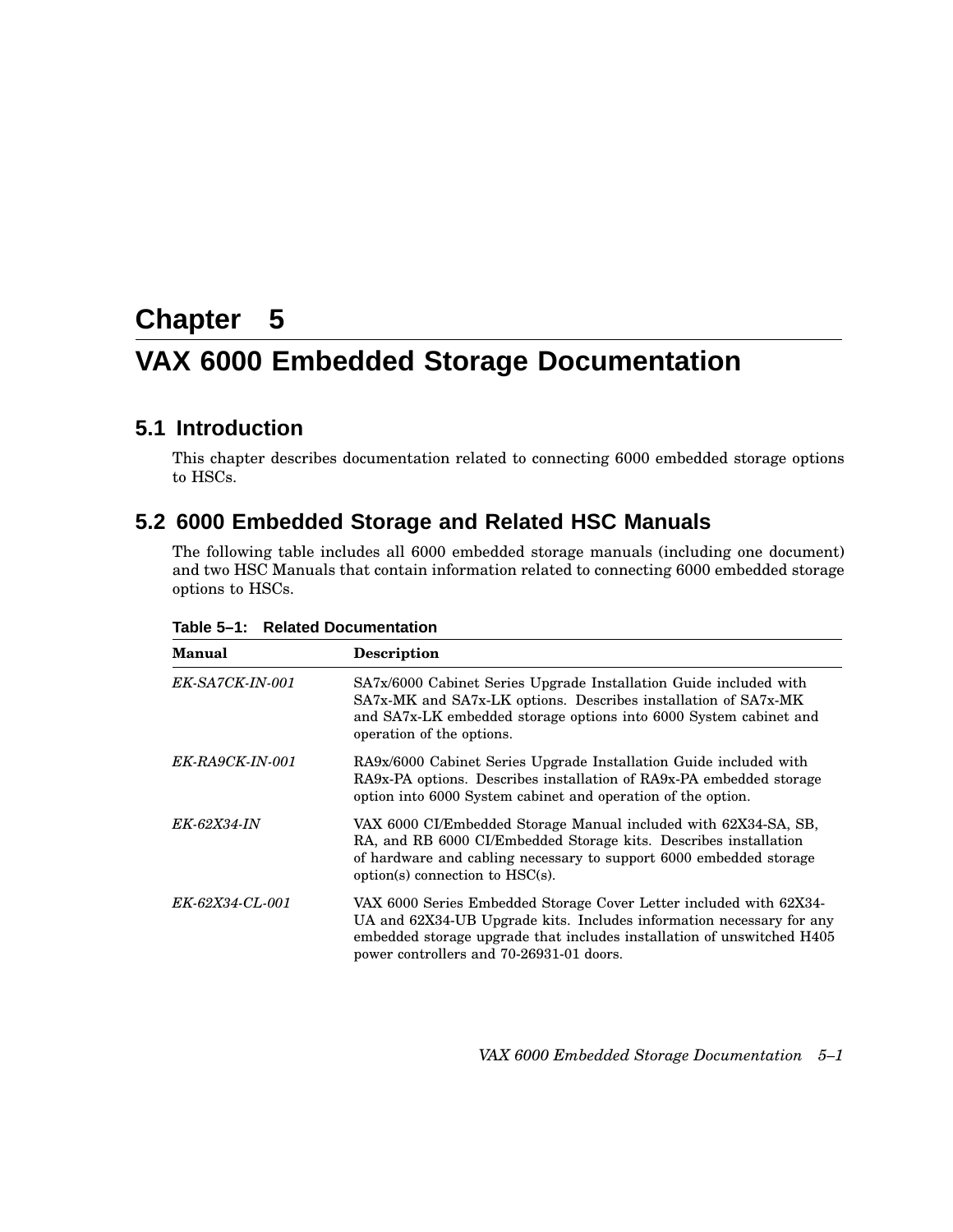| <b>Manual</b>          | Description                                                                                                                                                              |  |
|------------------------|--------------------------------------------------------------------------------------------------------------------------------------------------------------------------|--|
| <i>EK-HSCMN-IN-001</i> | HSC Installation Manual Describes installation of HSCs including<br>information related to connecting BC26V cables to HSCs.                                              |  |
| <i>EK-HSCMA-SV-002</i> | HSC Service Manual Describes servicing HSCs including information on<br>the ILDISK diagnostic necessary to verify HSC/6000 embedded storage<br>connection and operation. |  |

**Table 5–1 (Cont.): Related Documentation**